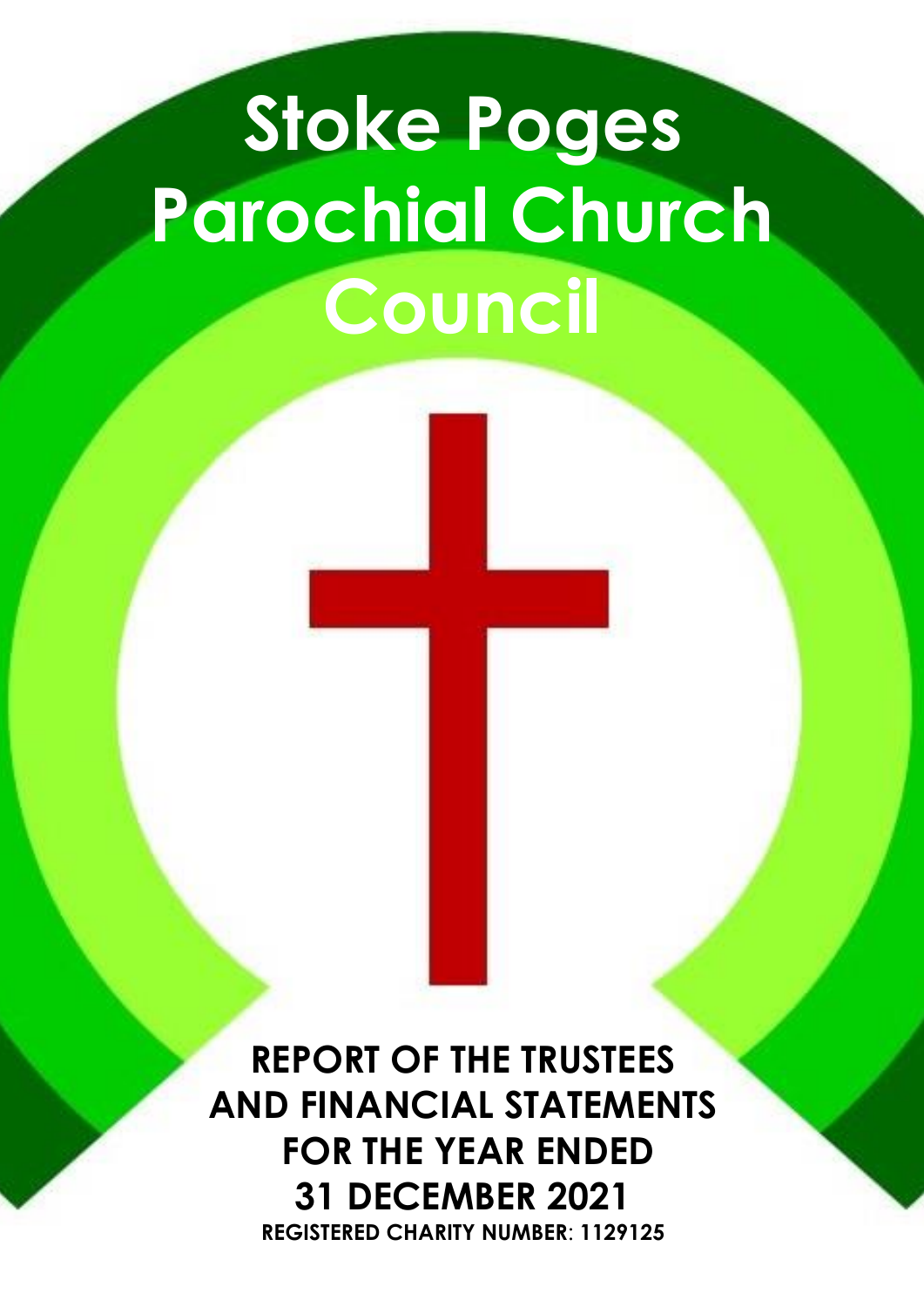# **Contents**

 $\overline{2}$ 

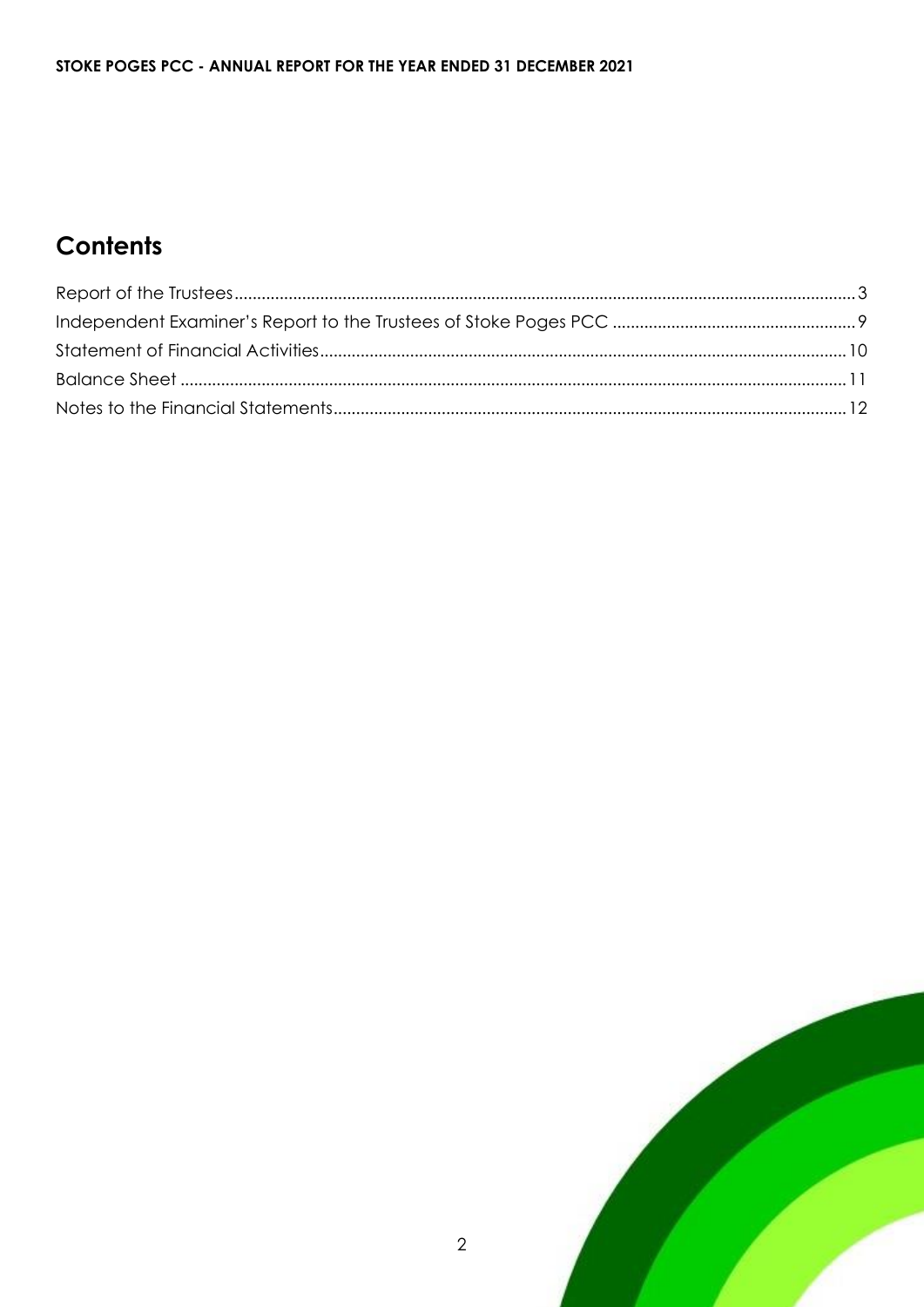# <span id="page-2-0"></span>**Report of the Trustees**

The Stoke Poges Parochial Church Council (PCC) members (the trustees), present their annual report and accounts for the year ended 31 December 2021. The trustees have adopted the provisions of the Statement of Recommended Practice "Accounting and Reporting by Charities" (FRS 102) in preparing the annual report and financial statements of the charity.

#### **REFERENCE AND ADMINISTRATIVE DETAILS**

#### **Registered Charity number**

1129125

#### **Registered office**

St Andrew's Church Centre Rogers Lane Stoke Poges Buckinghamshire SL2 4LN

#### **Trustees**

The Revd. Natasha Brady Incumbent, Ex officio Mrs Jennifer Pickering Mr Richard Beckingsale Mr Nigel Lowe Mrs Kate Holliday

#### **Independent Examiner:**

Roger Webb AMCA 9 Barrs Road Taplow SL6 0LE

Mr John Wheatley Churchwarden, Acting Treasurer and Deanery Synod Representative Mr Simon McDowell **Churchwarden and PCC Secretary** Mr Mark Wells **Mr Mark Wells** Deanery Synod Representative

#### **Principal Bankers:**

CAF Bank Ltd. 25 Kings Hill Avenue Kings Hill West Malling Kent ME19 4JQ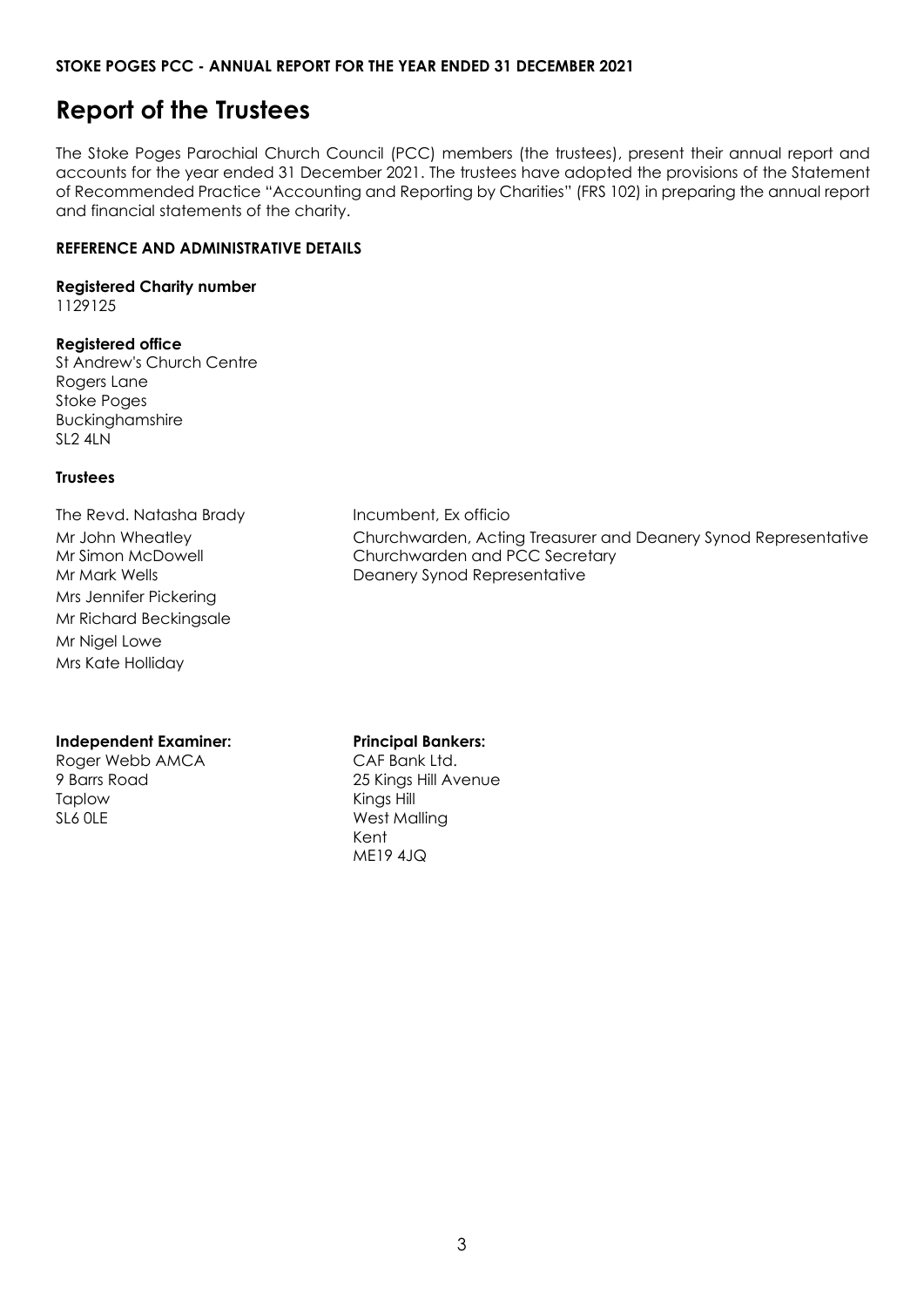#### **STRUCTURE, GOVERNANCE AND MANAGEMENT**

#### **Introduction**

These financial statements cover the Stoke Poges Parochial Church Council (PCC) Charity Number 1129125. The purpose of the charity is to promote the whole mission of the church in the ecclesiastical parish.

#### **Public benefit**

The trustees have had due regard to the Charity Commission Guidance on public benefit and confirm that the charity's objectives benefit the public in a number of ways i.e. the provision of regular public worship and a sacred space for private prayer and/or contemplation; activities for all ages including a supper club for the over 55s, opportunities for men's and women's fellowship, a toddler group and the provision of space for a large number of community groups as well as a coffee shop where people can drop in and also learn skills; the provision of facilities where people can learn to sing and ring bells; the financial and spiritual support of other charities at home and abroad.

#### **Recruitment and appointment of new trustees**

The PCC is formed under the Parochial Church Council (Powers) Measure 1956 and the appointment of its members is governed by and set out in the Church Representation Rules of 2005 as amended.

PCC members are recruited in a number of ways. Clergy are members by virtue of their office as beneficed to or licensed to the parish. Churchwardens are also members by virtue of their office and are elected by all parishioners at the Annual Parochial Church Meeting (APCM) under the Churchwardens' Measure 2001 and can serve for a maximum of six years at one time. Deanery Synod Members are members by virtue of their office and are elected at the APCM by those church members who are registered on the electoral roll. They together with other members elected in the same way may hold office for three years and may be re-elected.

#### **Trustee Training**

Trustees are offered training during their period of office. New trustees are provided with an induction course at their request together with copies of relevant Diocesan and Charity Commission guidance, PCC policies and statements of accounts.

#### **Organisational structure**

The Council had five formal meetings in 2021, three in person and two by videoconference during the COVID19 lockdown (2020: five) and normally holds an Away Day in June for a deeper exploration of spiritual needs for the parish, although this was cancelled again in 2021. Average attendance is over 80%. Any decision of the Council is by majority and the quorum at each meeting is one third of its members. PCC discussions in 2021 concentrated on the management of the parish and on growing our congregation.

There are two sub-committees – Standing and Finance and Property Management. Those committees can take decisions as delegated to them by the PCC. During 2021, the standing and finance committee met once and the property committee met three times: once on Zoom and the other times in person.

#### **Risk management**

The trustees have reviewed risks the charity could face including theft, fraud, health and safety, food handling, data protection, safeguarding, loss of utilities, loss of records, breach of confidentiality, conflicts of interest and press mis-reporting and have put in place measures aimed at managing those risks. Its policies are reviewed on a regular basis.

The PCC has complied with the duty under s.5 Safeguarding and Clergy Discipline Measure 2016 which imposes a duty to have due regard to the House of Bishops' guidance on safeguarding children and vulnerable adults. Trustees have undergone training in this respect and safeguarding is listed as an agenda item at each meeting.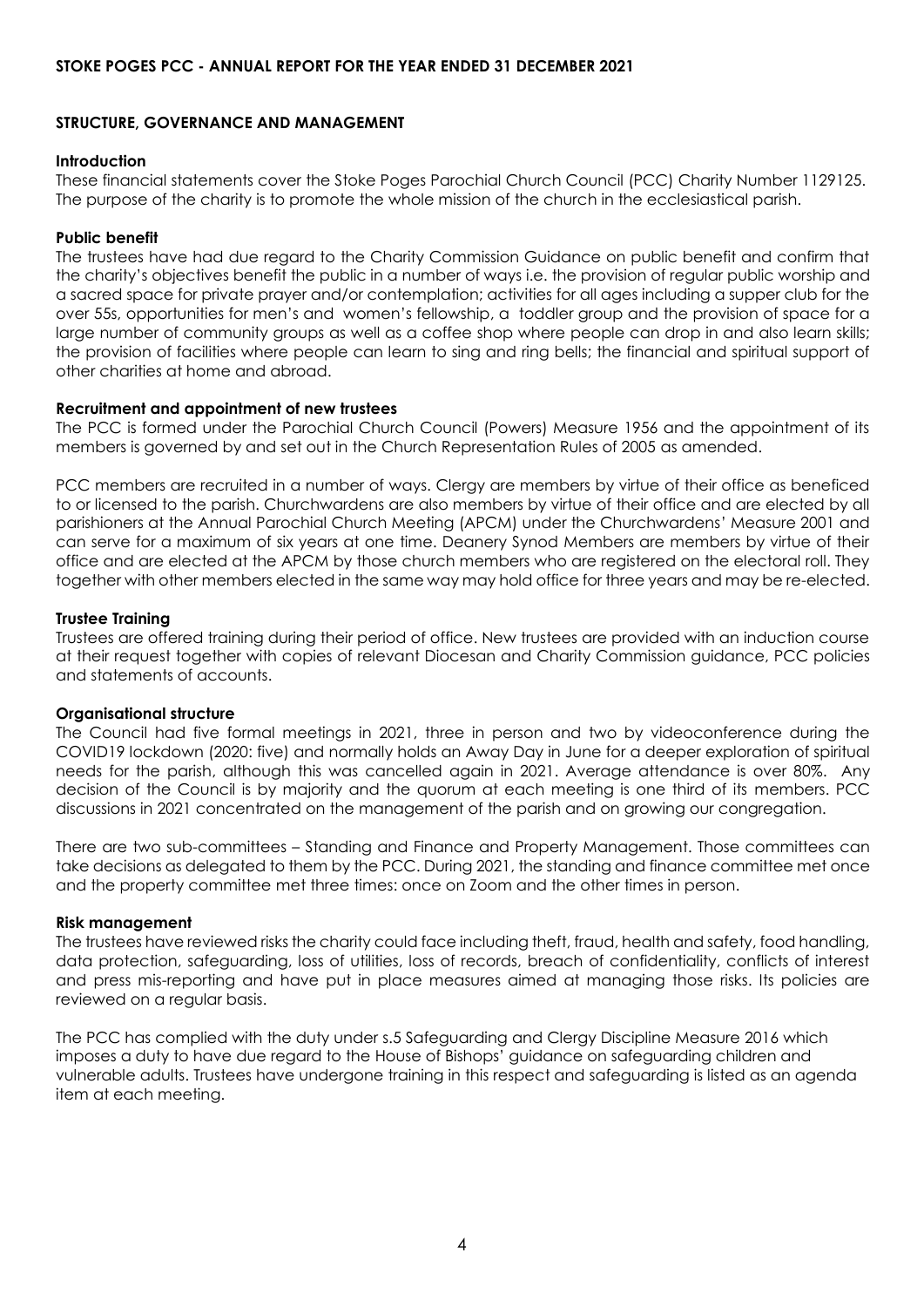#### **ACHIEVEMENT AND PERFORMANCE**

The church continues to strive to meet its vision and values:

- to see God grow His Church in Stoke Poges: numerically and spiritually
- to be a Bible based community committed to: Knowing God, Following Jesus, Loving Others, Inviting All.

During 2021, the Rev. Natasha Brady completed her third year ministering to us in this parish. The PCC is grateful to the progress she has made on community relations, helping the lonely and in deepening our faith as a church. It was another exceptional year, due to the continuing COVID pandemic, where the minister and her team collaborated well to give support to one another and the wider community.

The church wishes to play as full a part as possible in community activities and enable everyone to attend services at both St Andrew's and St Giles' and keep the building open at St Giles' for private prayer each day. The government guidance and lockdowns changed the way that church played its part, but we managed to remain open throughout 2021, provide podcasts online, and visit people in their homes to share Communion and prayer, according to the restrictions in place at that time.

Our major community activities in 2021 centred around meeting the spiritual, social and wellbeing needs of our Parish. We continued to work collaboratively with local groups to enable villagers to attend events that we put on. Our Eco garden began to attract outside groups, which was good news. Namely some Duke of Edinburgh students, doing their Bronze and Gold awards. By the end of the growing season the garden had distributed plenty of vegetables and some fruit to the elderly and isolated. A lovely goal to have reached. The pastoral network created the year before developed some positive connections with our neighbours, and these have been continued and deepened. The Support group for new parents and babies Baby Steps expanded as the restrictions eased to include all under 3's and their carers. The group has grown and we cycle through new parents who enjoy their maternity leave with us. It has been a positive place that has seen much spiritual growth.

All our Civic and Celebratory services could go ahead this year, although they did have to operate with restricted numbers. We did try ticketing them, but found people self-regulated so this was stopped by Remembrance Sunday. It was a joy to have our Senior Citizen's lunch in person again, and Sandra Greenslade of the Mobbs Memorial Trust came to help.

Our church continues to seek out opportunities to bring others to faith, through the Alpha Course, friendship evangelism and Pastoral Support and Facebook LIVE services. Our fringe ministries returned this year and Knit and Natter have enjoyed growth in numbers, and have welcomed the opportunity to share their faith and Chirstian perspective in this informal setting.

During the year the church has still managed, despite the climate, to officiate at many of the milestones of life. Through baptism, God is thanked for the gift of life; in marriage, public vows are exchanged with God's blessing; and through funeral services, family and friends can express their grief and give thanks for the life of the departed, commending the person into God's keeping. Three baptisms, one thanksgiving service, five weddings, two Blessings after a Church Wedding Service, six funerals and ten burials of ashes, and four Memorial Services that included the interment of ashes were conducted by the Vicar during 2021.

There are 94 parishioners on the electoral roll of the church, 27 of whom are not resident within the parish. No names were added during the year and one person one was removed. Many members attend church on Sunday and there is increased participation at church festivals and special services. Approximately 220 attended Christmas Services in 2021. Covid-19 was surging so we encouraged people to choose one service and go to that one only. Advice that was appreciated and adhered to.

For further details on the years' activities see the church website: [www.stokepogeschurch.org.](http://www.stokepogeschurch.org/)

#### **Charitable activities**

As well as conducting its usual activities the charity has:

- Supported Life Groups
- Supported a Ministry trainee until September
- Continued its partnership with the Nepal Leprosy Trust
- Supported SHOC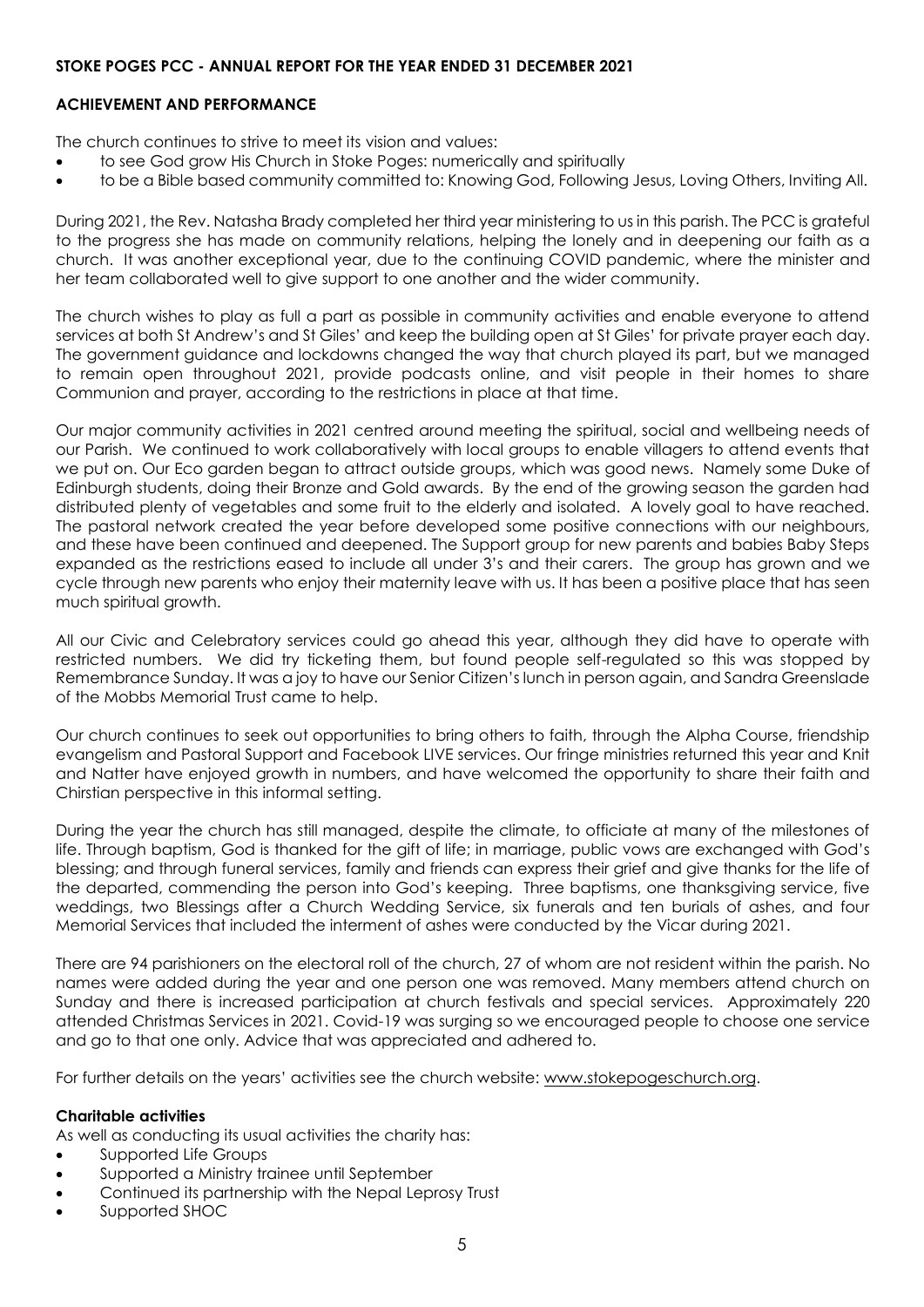#### **Criteria used to measure performance**

The PCC measures its success by:

- Its ability to provide a variety of services at different times and venues during the week as well as baptisms, weddings and funerals
- Its ability to provide seasonal services and organise the clubs, societies and events during the year
- Attendances at services, clubs and special events
- Its ability to keep St. Giles' and St Andrew's open as a sacred space during the week
- Its well-maintained churchyard
- The development of particular Ministries in the church
- The completion of priority objectives contained in its Mission Action Plan.

#### **FINANCIAL REVIEW**

The results of the PCC for the year ended 31 December 2021 are set out in the attached financial statements.

The COVID19 pandemic continued to be challenging financially for the PCC as well as operationally. Although improved from 2020, we could not rely on two key sources of revenue – lettings from the St Andrew's halls and donations from services, weddings and funerals. Costs rose in 2021, managed where possible, due to the admin pressures to convert to a virtual service format and deep cleaning when we were meeting.

The PCC is enormously grateful for the generosity from its donors, volunteers and contractors, but our income was 14% down on 2020, 24% down on 2019, as an increase in St Andrew's Hall hire from the lows of 2020 was offset by falls in one-off donations and rent from the flats. Our total expenses were up 10% on 2020, so instead of the small surplus in 2020, we made a loss for 2021. On an unrestricted fund basis, income was 12% lower and our unrestricted expenditure was similar to 2020 levels, resulting in a small unrestricted fund surplus.

#### **Income**

A significant proportion of the income generated each year comes from hiring out three rooms at St Andrew's: the Main Hall, the Youth Hall and the Hastings Room. Due to Covid restrictions, the lettings were limited for large parts of 2021; although the income from lettings was £6,000 (60%) higher than the amount in 2020, it was still just over ½ the 2019 amount.

Other major falls in income were from the two flats, dropping by £7,000 (28%) due to a void period and from one-off gifts, £14,500 (35%) lower. These one-off gifts are hard to predict individually, but the 2021 level is similar to 2019, the fall being perhaps more due to donors' generosity in 2020.

Fees for weddings and funerals returned to their 2019 levels, but collections and church boxes remain around half of the 2019 figure. Planned giving was 6% down on 2020 and income tax recovered about 10% lower.

Overall, our income was down considerably on 2020 and we need to work with our community to recover some of our income streams during 2022, whilst maintaining those that have not seen large drops.

#### **Expenses**

Our expenses, on an unrestricted fund basis, remained approximately the same as in 2020, but we saw increases in expenses in hall-hire related items, offset by lower heating and lighting (a credit on our account). Restricted fund expenses increased, particularly for repairs and maintenance at both churches and the St Giles' churchyard.

The largest expense by far, remains our Parish Share, which remained flat in 2021. The Share covers clergy stipends and pensions and the training of ordinands and, despite the financial pressures, we maintained our payments throughout the year. The PCC considers it important to maintain our commitment to the Diocese and Deanery.

As in previous years, the PCC agreed to give 10% of our total Planned Giving to our partner charities, the Nepal Leprosy Trust and SHOC – Slough Homeless Our Concern. The total amount of Mission Giving was increased in 2021 due to helping members of the local community during the pandemic and an additional gift to SHOC of the Harvest Festival collection.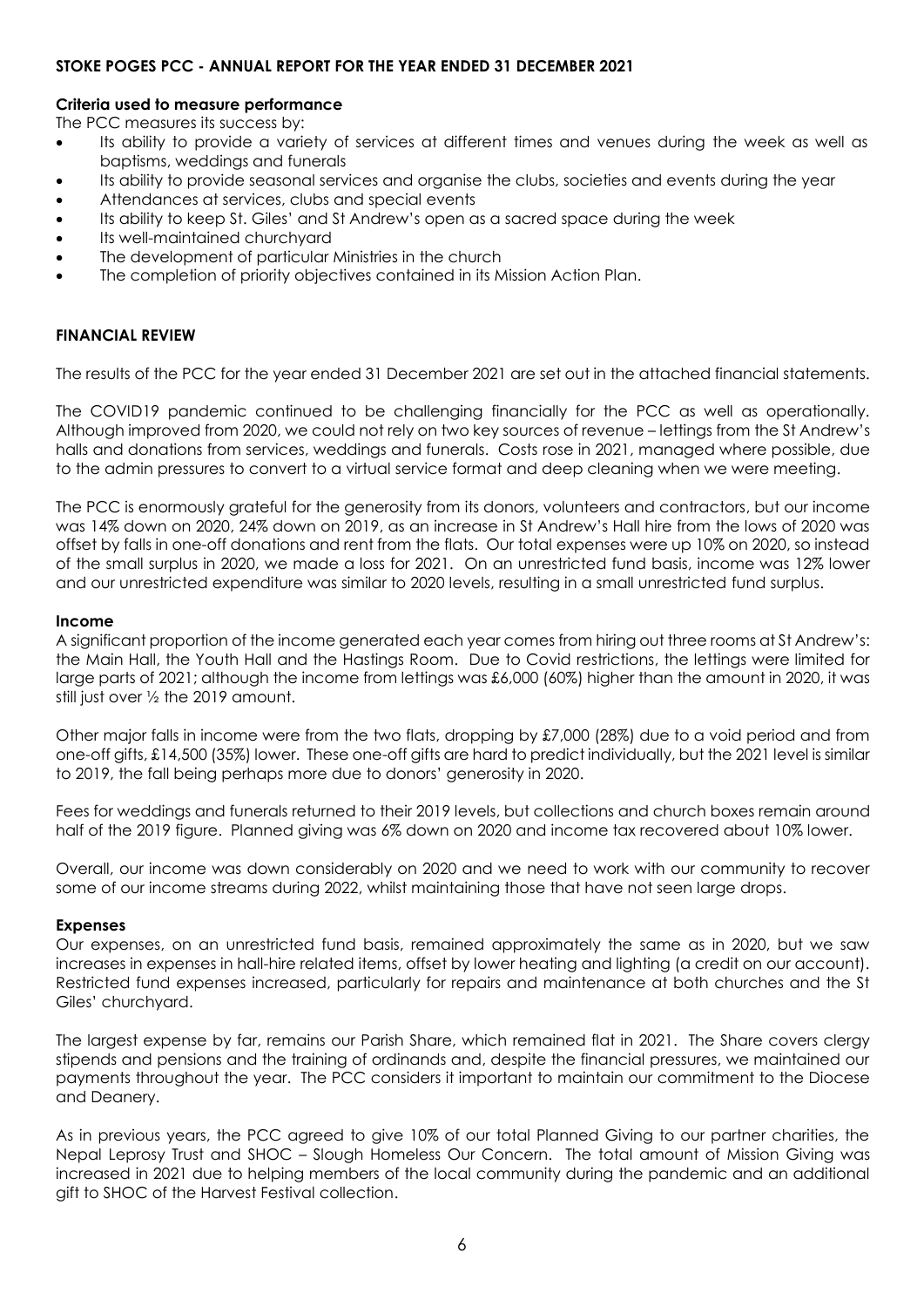#### **Reserves policy**

It is a PCC policy to maintain, if possible, a balance of unrestricted general funds in cash that is equivalent to three months' operating costs to cover emergency situations that may arise from time to time.

#### **Funds**

Funds may be unrestricted, designated, restricted or endowment. Unrestricted funds are funds available for the general objectives of the church, normally called general funds. Designated funds are unrestricted funds which the PCC has earmarked for a particular purpose e.g. youth work. Restricted funds can only be used for the specific purpose for which they were given within the objectives of the church e.g. St. Giles' Fabric Fund for major repairs at that church.

Endowment funds are restricted funds which must be held permanently and the capital maintained and use of the income restricted. There are three permanent endowments: the Churchyard Fund, the Fenton Fund and the Rabbitt Memorial Fund, which pay dividends into the Churchyard and Choir funds.

#### **Investments**

The trustees remain cautious over the PCC's investment strategy and are satisfied that they have taken appropriate steps to ensure that reserves are not placed at undue risk. During the period of this report and at the date of the balance sheet the majority of the PCC's cash reserves are held in CBF Church of England short term deposit accounts. In order to achieve a higher rate of interest accounts were also held with the Redwood Bank and the Cambridge and Counties Bank.

The three Endowment funds and the Restricted Chancel Repair Fund are common Investment Funds managed by the Church of England Investment Fund.

#### **Investment performance**

The Endowment funds have all increased in value and continue to pay dividends to specified restricted funds. The Rabbitt Memorial Fund for the benefit of the church choir and music has increased in value by £777, The Churchyard Trust by £403 and the Fenton Trust for St Giles' and its churchyard by £132.

#### **FUTURE DEVELOPMENTS**

The trustees wish to:

- Ensure that members grow in faith
- Reach out into the community in service and evangelism
- Increase attendance at church services and events
- Complete further restoration work at St. Giles'
- Continue to explore the best use of the St. Andrew's centre
- Undertake a full examination of general fund expenditure
- Improve overall communication and outreach
- Continue the partnership with the Nepal Leprosy Trust
- Continue the partnership with SHOC Slough Homeless, Our Concern

#### **SIGNIFICANCE OF VOLUNTEERS TO THE CHARITY**

The charity is reliant on volunteers to perform a variety of tasks from preaching, leading courses, teaching, undertaking treasury functions, cleaning, flower arranging, maintaining the churchyard, performing minor building maintenance, managing and serving in the coffee shop, managing lettings to organising and helping out at events. The charity would find it impossible to operate the range of activities without their generosity of time.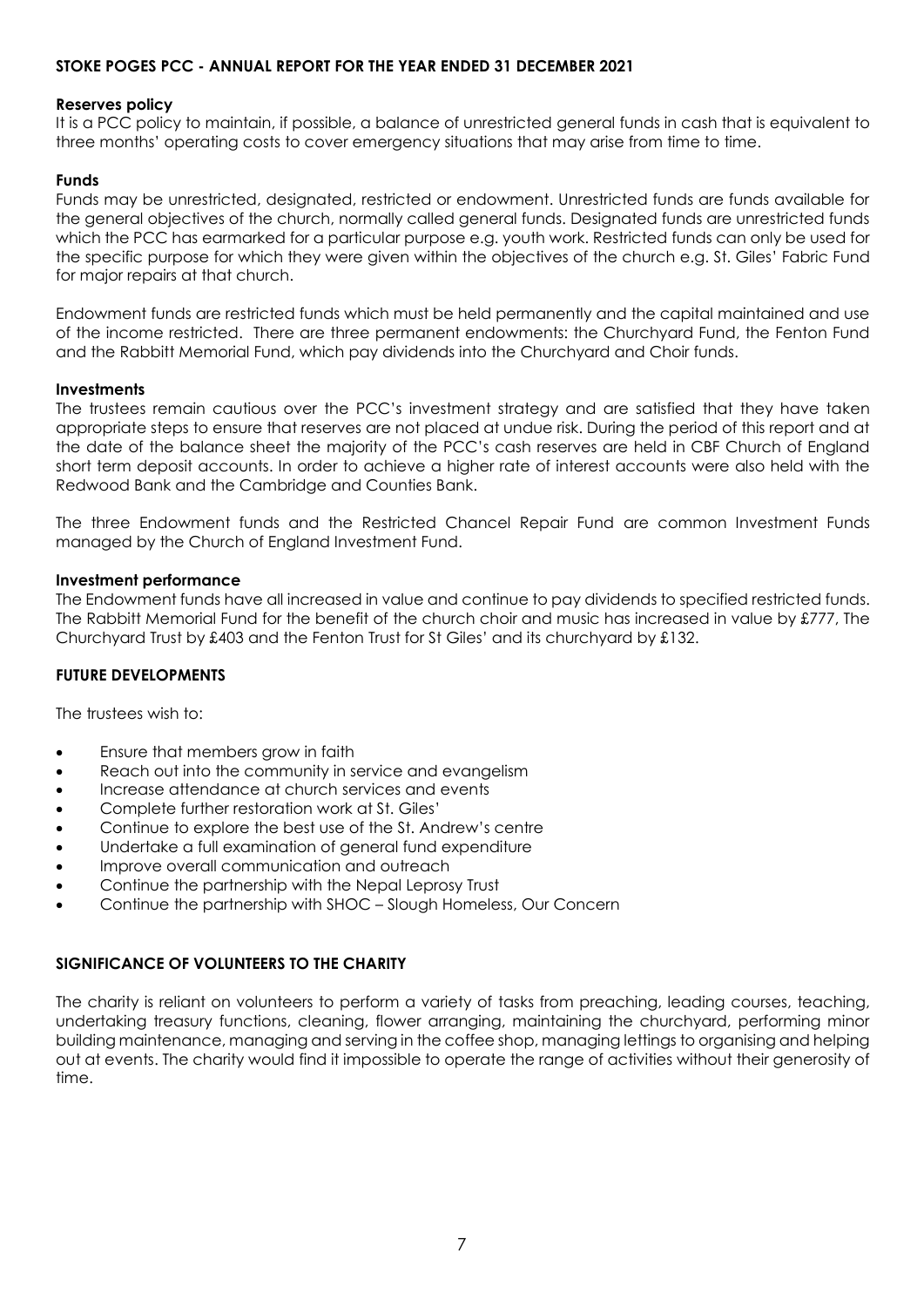#### **STATEMENT OF TRUSTEES RESPONSIBILITIES**

The trustees are responsible for preparing the Report of the Trustees and the financial statements in accordance with applicable law and United Kingdom Accounting Standards (United Kingdom Generally Accepted Accounting Practice).

The law applicable to charities in England and Wales, the Charities Act 2011, Charity (Accounts and Reports) Regulations 2008, Church Accounting Regulations 2006, require the trustees to prepare financial statements for each financial year which give a true and fair view of the state of affairs of the charity and of the incoming resources and application of resources, including the income and expenditure, of the charity for that period. In preparing those financial statements, the trustees are required to

- select suitable accounting policies and then apply them consistently;
- observe the methods and principles in the Charity SORP;
- make judgements and estimates that are reasonable and prudent;
- prepare the financial statements on the going concern basis unless it is inappropriate to presume that the charity will continue in business.

The trustees are responsible for keeping proper accounting records which disclose with reasonable accuracy at any time the financial position of the charity and to enable them to ensure that the financial statements comply with the Charities Act 2011, the Charity (Accounts and Reports) Regulations 2008. They are also responsible for safeguarding the assets of the charity and hence for taking reasonable steps for the prevention and detection of fraud and other irregularities.

Approved by the Stoke Poges Parochial Church Council on 25 April 2022 and signed on its behalf by:

<span id="page-7-0"></span>Revd. Natasha Brady Chairman, Stoke Poges PCC

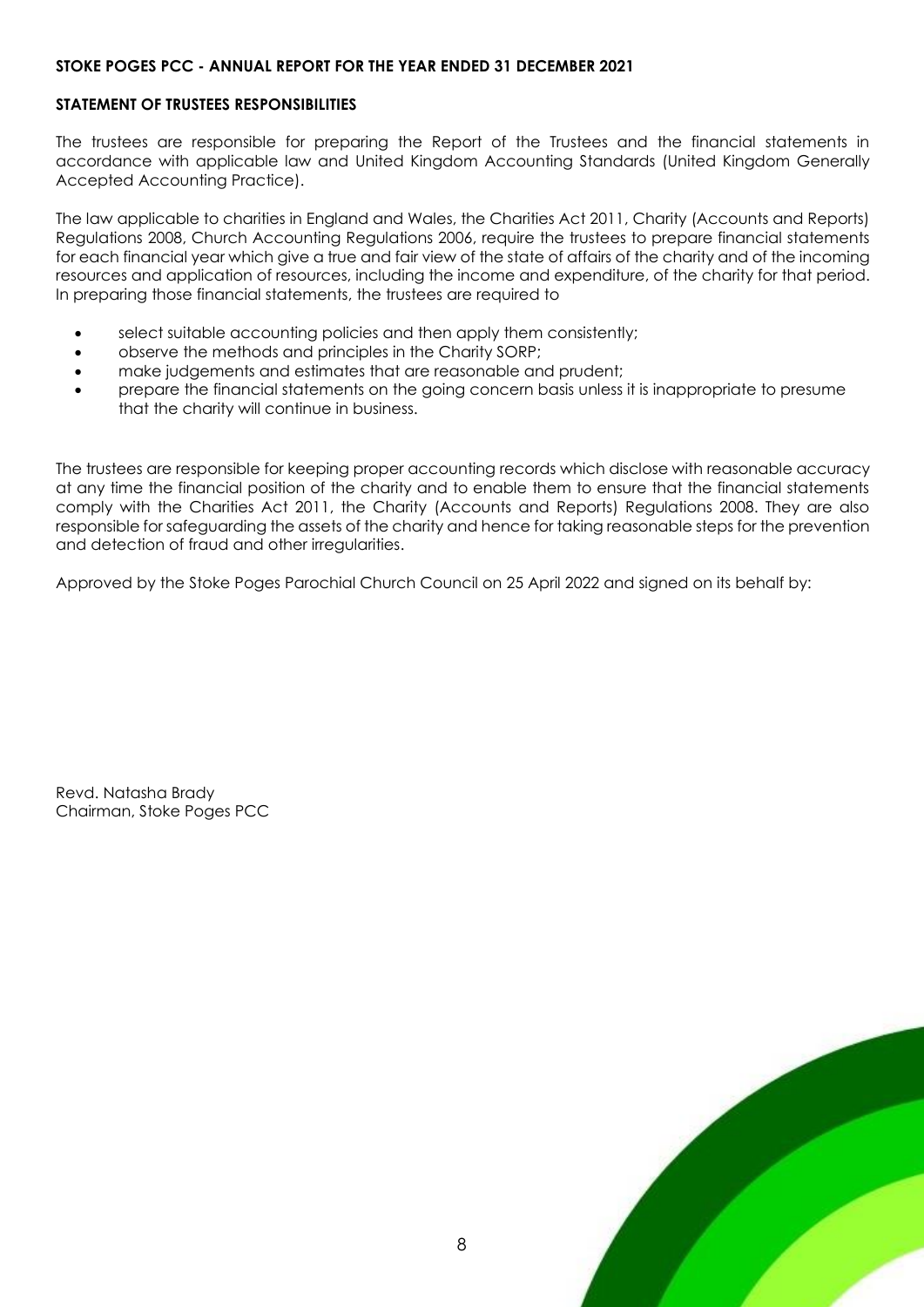# **Independent Examiner's Report to the Trustees of Stoke Poges PCC**

I report on the accounts for the trustees on my examination of the accounts of Stoke Poges PCC for the year ended 31 December 2021 as set out on pages 10 to 21.

#### **Responsibilities and basis of report**

As the charity trustees, you are responsible for the preparation of the accounts in accordance with the Charities Act 2011 (the Act).

I report in respect of my examination of the Trust's accounts carried out under section 145 of the 2011 Act and in carrying out my examination I have followed all the applicable Directions given by the Charity Commission under section 145(5)(b) of the Act.

#### **Independent examiner's statement**

I have completed my examination. I confirm that no material matters have come to my attention in connection with the examination which gives me cause to believe that in any material respect:

- The accounting records were not kept in accordance with section 130 of the Act; or
- The accounts did not accord with the accounting records; or
- The accounts did not comply with the applicable requirements concerning the form and content of accounts set out in the Charities (Accounts and Reports) Regulations 2008 other than any requirement that the accounts give a true and fair view which is not a matter considered as part of an independent examination.

I have no concerns and have come across no matters in connection with the examination to which attention should be drawn in this report in order to enable a proper understanding of the accounts to be reached.

Date: 25 April 2022

Roger Webb AMCA 9 Barrs Road Taplow SL6 0LE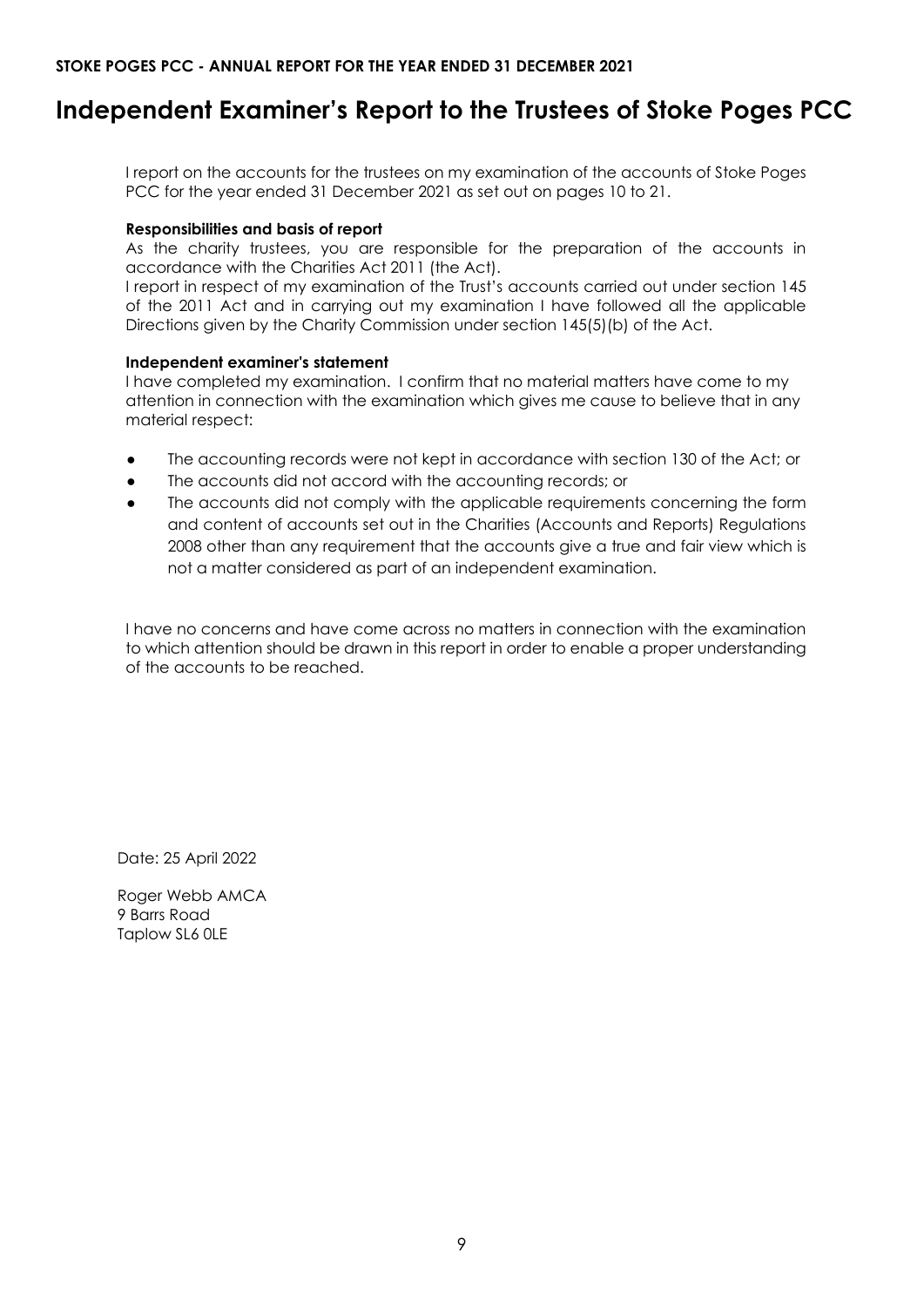# <span id="page-9-0"></span>**Statement of Financial Activities**

#### **(INCORPORATING AN INCOME AND EXPENDITURE ACCOUNT) FOR THE YEAR ENDED 31 DECEMBER 2021**

|                                                                | <b>Notes</b> | Unrestricted<br>funds<br>£ | Designated<br>funds<br>£ | funds<br>£ | Restricted Endowment 2021 Total 2020 Total<br>funds<br>£ | funds<br>£                 | funds<br>£ |
|----------------------------------------------------------------|--------------|----------------------------|--------------------------|------------|----------------------------------------------------------|----------------------------|------------|
| <b>INCOME</b>                                                  |              |                            |                          |            |                                                          |                            |            |
| Donations and legacies                                         | 2            | 74,103                     |                          | 8,280      |                                                          | 82,383                     | 100,744    |
| Charitable Activities: Church                                  | 3            | 23,732                     |                          |            |                                                          | 23,732                     | 14,765     |
| Other trading activities                                       | 4            | 17,517                     |                          |            |                                                          | 17,517                     | 25,435     |
| Investments                                                    | 5            | 24                         | 354                      | 3,983      |                                                          | 4,361                      | 6,855      |
| Total income and endowments                                    |              | 115,376                    | 354                      | 12,263     |                                                          | 127,993                    | 147,799    |
| <b>EXPENDITURE</b>                                             |              |                            |                          |            |                                                          |                            |            |
| Costs of raising funds                                         | 6            | 408                        |                          |            |                                                          | 408                        | 966        |
| <b>Trading Activities</b>                                      | 6            |                            |                          |            |                                                          |                            | 651        |
| Expenditure on Charitable<br><b>Activities: Church</b>         | 7            | 112,045                    |                          | 43,984     |                                                          | 156,029                    | 140,900    |
| Total expenditure                                              |              | 112,453                    |                          | 43,984     |                                                          | 156,437                    | 142,517    |
| (Losses)/Gains on investments                                  |              |                            | 430                      |            | 2,919                                                    | 3,349                      | 1,950      |
| Net income/(expenditure)<br>Transfers between funds            |              | 2,923                      | 784                      | (31, 721)  | 2,919                                                    | (25,095)                   | 7,232      |
|                                                                |              |                            |                          |            |                                                          |                            |            |
| <b>Net movement in Funds</b><br><b>Reconciliation of funds</b> |              | 2,923                      | 784                      | (31, 721)  | 2,919                                                    | (25,095)                   | 7,232      |
| Total funds brought forward                                    |              | 106,909                    | 14,699                   | 895,062    | 20,393                                                   | 1,037,063                  | 1,029,831  |
| <b>Total Funds Carried Forward</b>                             |              | 109,832                    | 15,483                   | 863,341    |                                                          | 23,312 1,011,968 1,037,063 |            |
|                                                                |              |                            |                          |            |                                                          |                            |            |

The notes set out on pages 12 to 20 form part of these financial statements.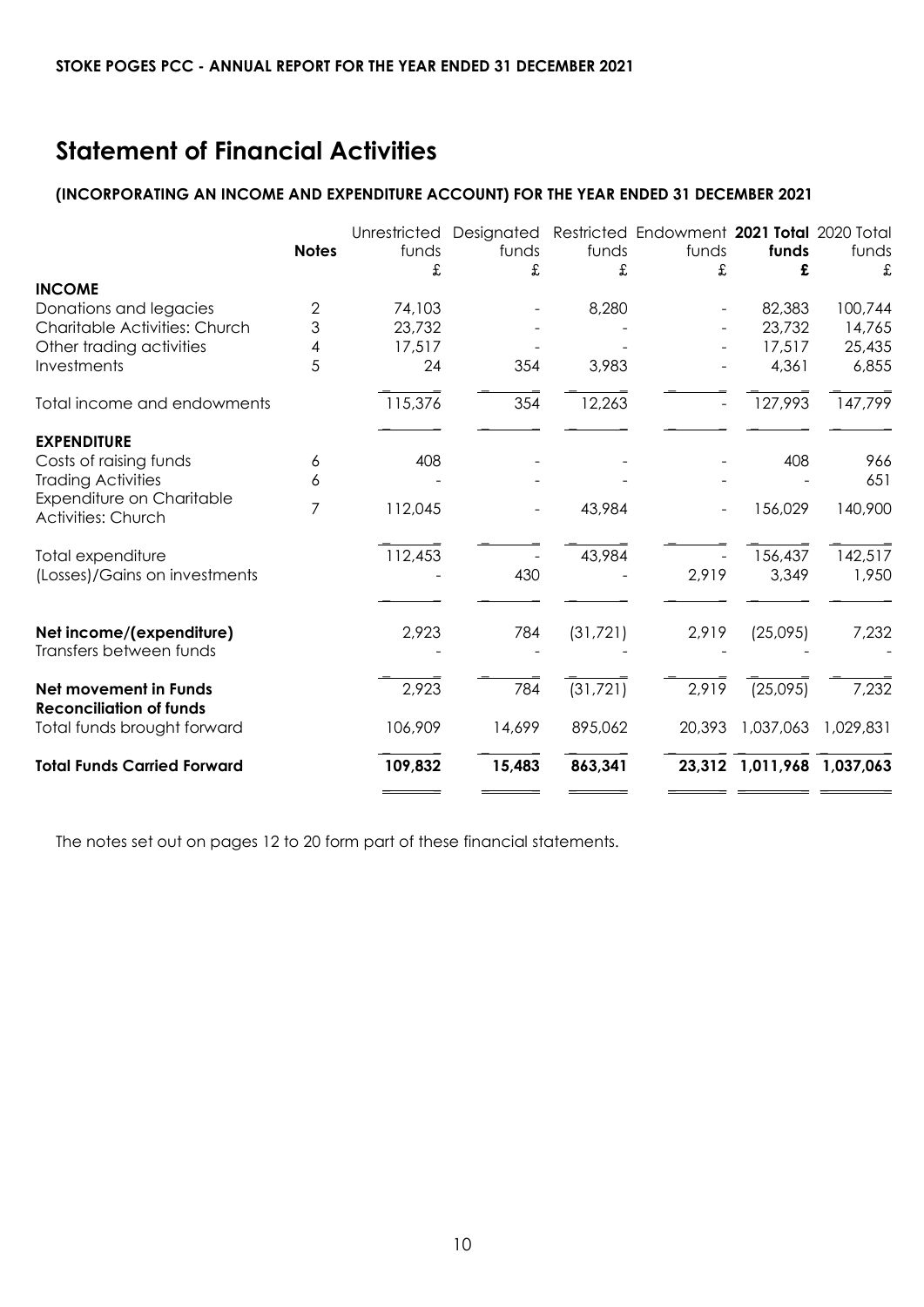# <span id="page-10-0"></span>**Balance Sheet**

#### **AT 31 DECEMBER**

|                                              |              | 2021      | 2020      |
|----------------------------------------------|--------------|-----------|-----------|
|                                              | <b>Notes</b> | £         | £         |
| <b>Fixed assets</b>                          |              |           |           |
| Tangible assets                              | 11           | 272,859   | 298,795   |
| Investments                                  | 12           | 26,755    | 23,406    |
|                                              |              | 299,614   | 322,201   |
| <b>Current assets</b>                        |              |           |           |
| Debtors                                      | 13           | 26,461    | 14,481    |
| Cash at bank and in hand                     |              | 689,252   | 705,779   |
|                                              |              | 715,713   | 720,260   |
| <b>Creditors</b>                             |              |           |           |
| Amounts falling due within one year          | 14           | (3, 359)  | (5,398)   |
| <b>Net current assets</b>                    |              | 712,354   | 714,862   |
| <b>Total assets less current liabilities</b> |              | 1,011,968 | 1,037,063 |
| <b>Net Assets</b>                            |              | 1,011,968 | 1,037,063 |
| <b>Funds</b>                                 | 16           |           |           |
| Unrestricted funds                           |              | 109,832   | 106,909   |
| Designated funds                             |              | 15,483    | 14,699    |
| Total unrestricted funds                     |              | 125,315   | 121,608   |
| Restricted funds                             |              | 863,341   | 895,062   |
| Endowment funds                              |              | 23,312    | 20,393    |
| <b>Total Charity Funds</b>                   |              | 1,011,968 | 1,037,063 |
|                                              |              |           |           |

The financial statements have been prepared in accordance with the Statement of Recommended Practice (SORP) "Accounting and Reporting by Charities" (FRS102) and were approved by the Stoke Poges Parochial Church Council on 25 April 2022 and were signed on its behalf by:

Revd. Natasha Brady Chairman, Stoke Poges PCC

 $\overline{a}$ 

Registered Charity Number: 1129125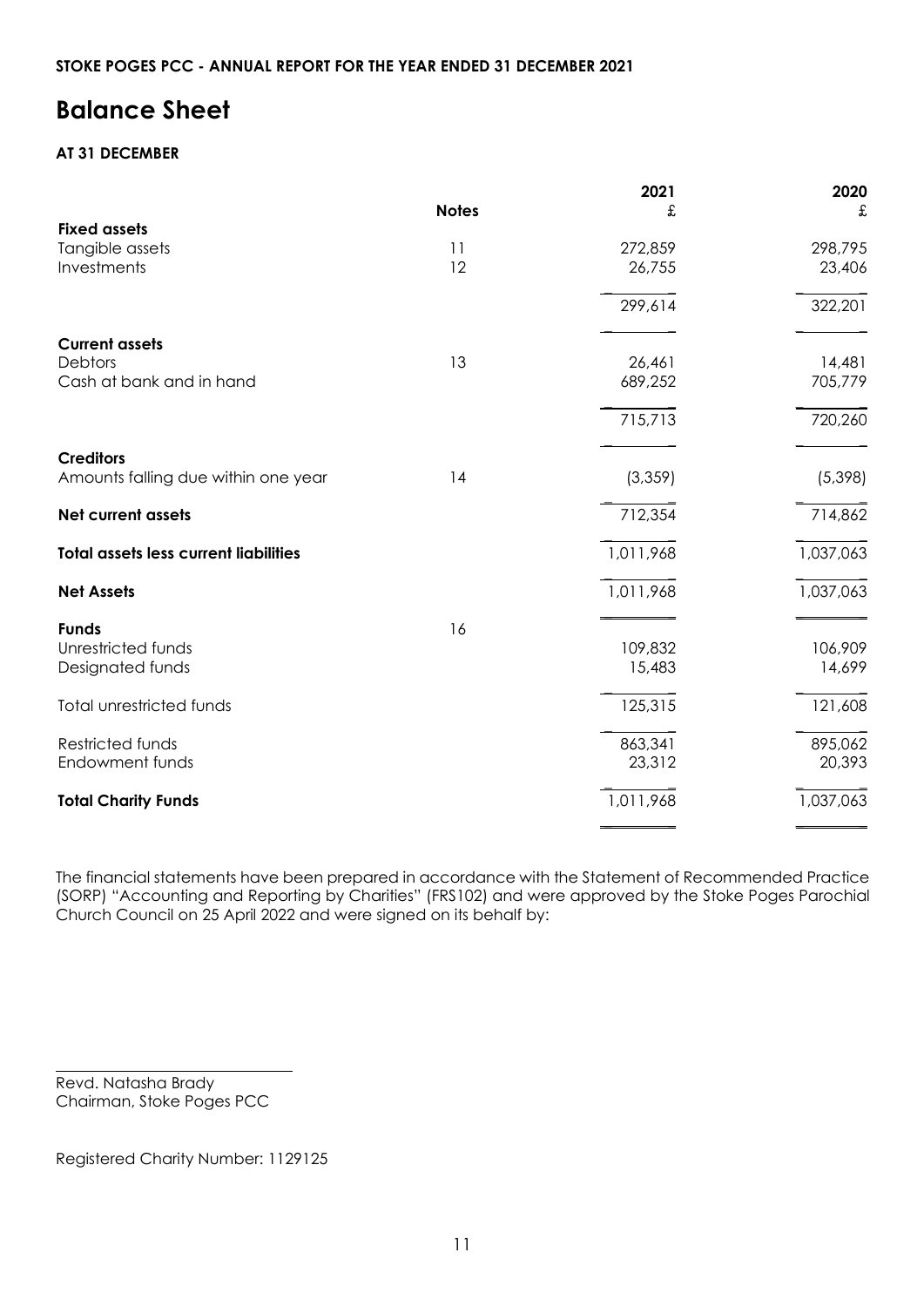# <span id="page-11-0"></span>**Notes to the Financial Statements**

#### **1. ACCOUNTING POLICIES**

The Financial Statements have been prepared under the Charities Act 2011 and in accordance with the Church Accounting Regulations 2006 governing the individual accounts of PCCs, and Statement of Recommended Practice "Accounting and Reporting by Charities"(FRS 102).

The statements include all transactions, assets and liabilities for which the Parochial Church Council is responsible in law. The statements do not include the accounts of church groups that owe their main affiliation to another body or those that are informal gatherings of church members.

#### **Charity's legal form**

This charity is a Parochial Church Council. The registered office is given on page three. The charity is a public benefit entity.

#### **Accounting convention**

The financial statements have been prepared under the historical cost convention, with the exception of investments which are included at market value.

These financial statements are presented in £s and are rounded to the nearest £.

#### **Going Concern**

All activities and forecasts indicate that the charities should be able to operate at adequate levels of both liquidity and capital. The trustees are satisfied, therefore, that there are sufficient resources to operate on a going concern basis and that no material uncertainties exist in this regard.

#### **Incoming resources**

#### *Recognition of incoming resources*

These are included in the Statement of Financial Activities (SOFA) when:

- 1) The PCC becomes legally entitled to the benefit of the use of the resources;
- 2) Their ultimate receipt is virtually certain; and
- 3) The monetary value can be measured with sufficient reliability.

#### *Fundraising costs*

Funds raised from events and trading activities are reported gross in the SOFA, ie before any related costs may have been deducted from the gross proceeds.

#### *Grants and donations*

Grants and donations are included in the SOFA when any preconditions preventing their use by the PCC have been met. For collections and planned giving it is when the funds are received.

#### *Gift Aid tax claims etc. on cash donations*

Gift Aid and other tax claims are included in the SOFA at the same time as the cash donations to which they relate.

#### *Volunteer help*

The value of any voluntary help received is not included in the accounts but it is described in the trustees' annual report.

#### *Rental income*

Rental income from the letting of church premises is recognised when the rental is due.

#### *Investment income*

This is included in the accounts when receivable*.*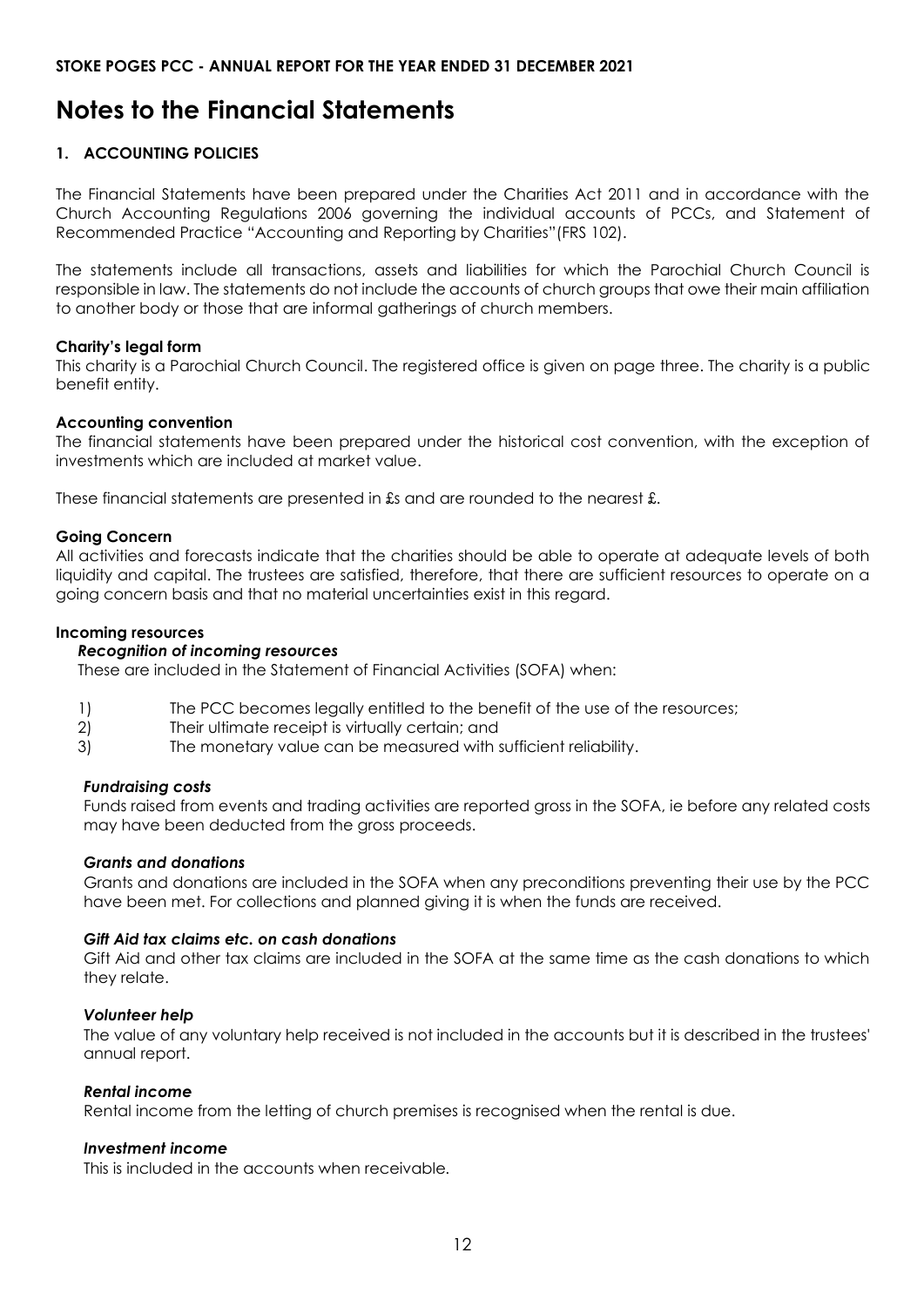#### *Investment gains and losses*

This includes any gain or loss on the sale of investments and any gain or loss resulting from revaluing investments to market value at the end of the year.

#### **Resources expended**

Expenditure is included on an accruals basis and is recognised when there is a legal or constructive obligation to pay for goods or services. All costs have been directly attributed to the various categories within the SOFA. As the church is not registered for VAT, all expenditure is shown inclusive of VAT. Grants and charitable giving are accounted for when paid over or when awarded, if the award creates a binding obligation on the PCC. All expenditure incurred during the year on consecrated or benefice buildings and movable church furnishings, whether maintenance or improvement, is written off as expenditure in the SOFA.

#### *Liability recognition*

Liabilities are recognised as soon as a legal constructive obligation arises.

#### *Support costs*

Include costs of the preparation and examination of statutory accounts, the costs of trustee meetings and costs of any legal advice to trustees on governance or constitutional matters.

#### *Grants payable without performance conditions*

These are recognised in the accounts when a commitment has been made externally and there are no preconditions still to be met for entitlement to the grant which remain within the control of the PCC.

#### **Allocation and apportionment of costs**

Costs are apportioned between multi-purpose activities based on the trustee's best estimate of allocation of resources.

#### **Assets**

#### *Stocks*

Stock is valued at the lower of cost or realisable value and represents goods for resale in the PCC's coffee shop and book stall.

#### *Consecrated and benefice property*

Consecrated and benefice property of any kind is excluded from the financial statements by Section 10(2) (a) of the Charities Act 2011. The freehold of St. Andrew's is included at its cost at the time it was donated to the PCC by Reverend Bryant Bevan in 1960 as is the freehold of a piece of land adjacent to the St. Andrew's Centre. To this has been added the cost of the youth hall extension at the time of build. Movable church furnishings held by the Vicar and churchwardens on special trust for the PCC and which require a faculty for disposal are inalienable property, listed in the church's inventory, and as such are not included in the financial statements.

#### *Tangible fixed assets for use by charity*

Depreciation is provided at the following annual rates in order to write off each asset over its estimated useful life. Individual items of equipment with a purchase price of £1,000 or less are written off when the asset is acquired.

| Tand                  | $\sim$          | Nil         |
|-----------------------|-----------------|-------------|
| <b>Buildings</b>      | $\sim$ 10 $\pm$ | 5% on cost  |
| Fixtures and fittings | $\sim$ 10 $\pm$ | 25% on cost |

Cost is the measurement basis for determining the gross carrying amount.

#### *Investments*

Investments quoted on a recognised stock exchange or whose value derives from them are valued at market value at year end. Other investment assets are included at trustee's best estimate of market value.

#### **Debtors and creditors receivable/payable**

Debtors and creditors with no stated interest rate and receivable or payable within one year are recorded at transaction price. Any losses arising from impairment are recognised in expenditure.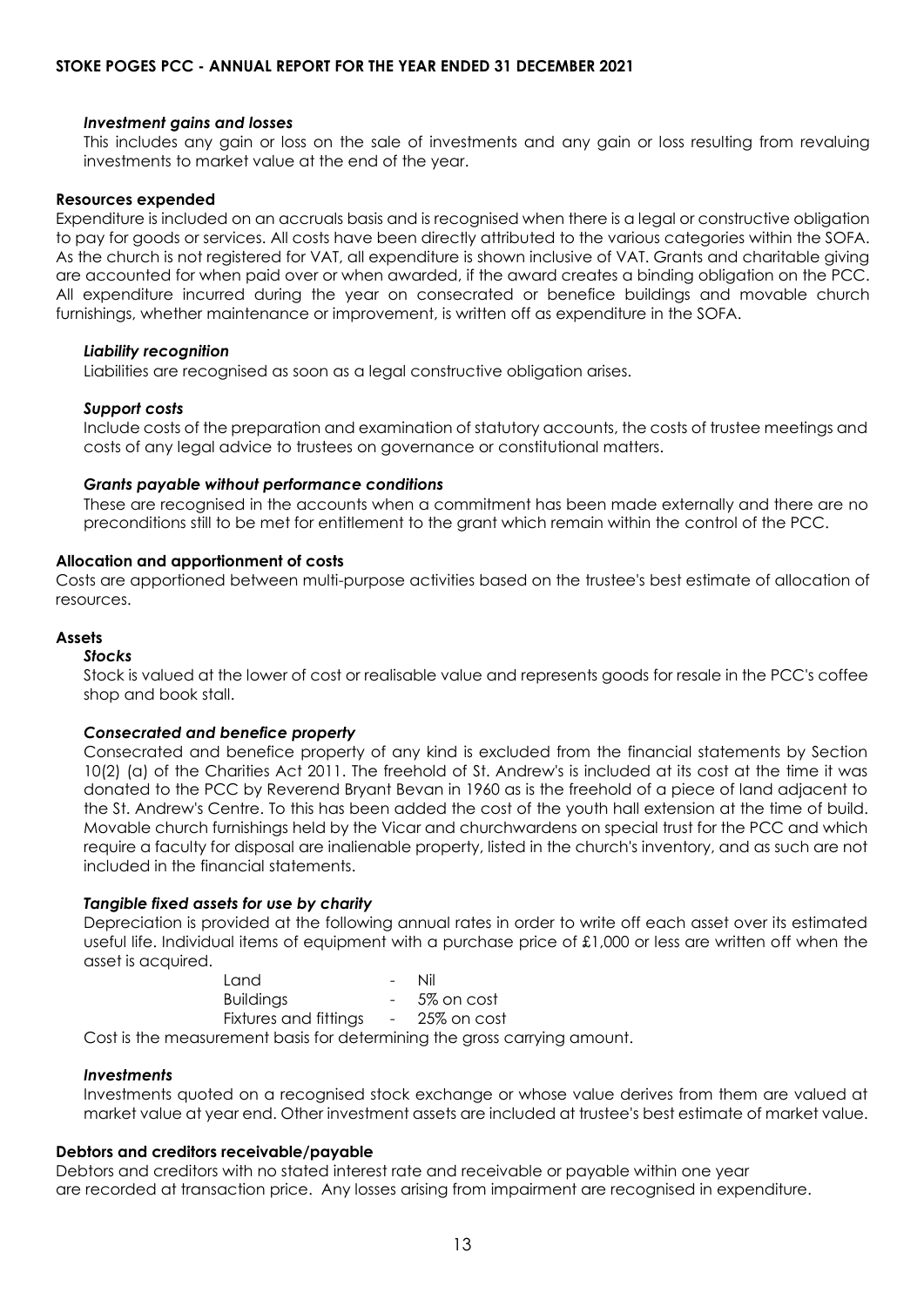#### **Funds**

#### *Unrestricted funds*

These are funds available for the general objectives of the church, normally called general funds.

#### *Designated funds*

These represent unrestricted funds which the PCC has earmarked for a specific purpose eg. churchyard work.

#### *Restricted funds*

These can only be used for the purposes for which they were given; within the objectives of the church eg. St. Giles' fabric fund is for major repairs at St. Giles'.

#### *Endowment funds*

These are restricted funds which must be held permanently and the capital maintained and use of the income restricted e.g. the Fenton and Churchyard funds for the upkeep of the churchyard and the Rabbitt Memorial Fund for the upkeep of the choir and maintenance of the organ at St. Giles'.

#### **2. DONATIONS AND LEGACIES (restricted and unrestricted)**

|                         | 2021   | 2020    |
|-------------------------|--------|---------|
|                         | £      | £       |
| Planned giving          | 31,296 | 33,189  |
| St Giles' collections   | 1,703  | 1,551   |
| St Andrew's collections | 1,278  | 2,150   |
| Other donations         | 26,807 | 41,273  |
| Church boxes            | 992    | 572     |
| Income tax recovered    | 20,307 | 22,009  |
| Legacies                |        |         |
|                         | 82,383 | 100,744 |
|                         |        |         |

#### **3. INCOME FROM CHARITABLE ACTIVITIES**

| <b>CHURCH ACTIVITIES</b> | 2021   | 2020   |
|--------------------------|--------|--------|
|                          | £      | £      |
| Junior Church            | -      | 110    |
| Fees - Weddings etc      | 7,664  | 4,642  |
| St Andrew's Lettings     | 16,068 | 10,013 |
|                          | 23,732 | 14,765 |
|                          |        |        |

#### **4. OTHER TRADING ACTIVITIES**

|                     | 2021                         | 2020   |
|---------------------|------------------------------|--------|
|                     | £                            | £      |
| Fund raising income | -                            | 44     |
| Rent                | 17,517                       | 24,369 |
| Coffee shop sales   | $\qquad \qquad \blacksquare$ | 1,022  |
|                     | 17,517                       | 25,435 |
|                     |                              |        |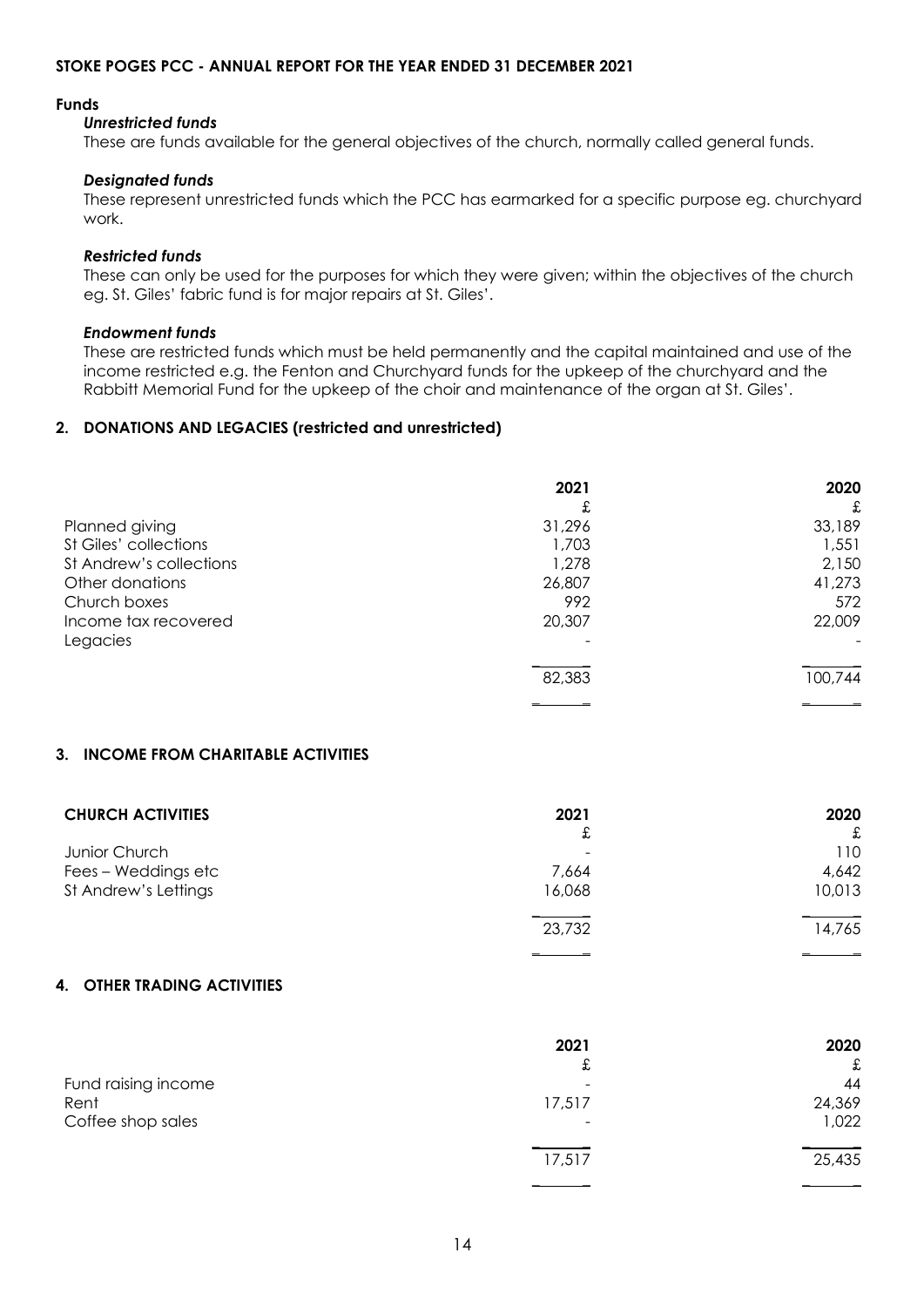#### **5. INVESTMENTS**

|                   | 2021  | 2020  |
|-------------------|-------|-------|
|                   | £     | £     |
| Interest received | 679   | 656   |
| Dividends         | 3,682 | 6,199 |
|                   | 4,361 | 6,855 |
|                   |       |       |

#### **6. COSTS OF RAISING FUNDS**

|                           | 2021                     | 2020  |
|---------------------------|--------------------------|-------|
|                           | £                        | £     |
| Coffee shop cost of sales |                          | 385   |
| Merchandise cost of sales | $\overline{\phantom{0}}$ | 266   |
| Social expenses           | 408                      | 966   |
|                           | 408                      | 1,617 |
|                           |                          |       |

#### **7. EXPENDITURE ON CHARITABLE ACTIVITIES**

|                                    | 2021    | 2020    |
|------------------------------------|---------|---------|
|                                    | £       | £       |
| Mission Giving                     | 4,339   | 3,768   |
| Senior citizens                    | 3,483   | 2,123   |
| Diocesan share                     | 61,800  | 61,800  |
| Deanery share                      | 400     | 618     |
| Church admin                       | 9,927   | 10,364  |
| Church Office Expenses             | 1,058   | 582     |
| <b>Parochial Clergy</b>            | 1,581   | 299     |
| <b>Assistant Clergy</b>            | 7       |         |
| Outreach                           | 575     | 612     |
| Audio Visual                       | 1,470   | 2,202   |
| <b>Flowers</b>                     | 540     | 25      |
| Insurances                         | 7,626   | 7,289   |
| Organ and Piano Tuning             | 370     | 360     |
| Routine Maintenance - Fabric       | 4,590   | 284     |
| Sacristy                           | 49      | 232     |
| Upkeep of Churchyard               | 2,519   | 90      |
| Verger - St Giles'                 | 400     | 30      |
| Organist                           | 1,485   | 750     |
| <b>Bellringers Expenses</b>        |         | 407     |
| Junior Church Expenses             | 13      |         |
| St Giles' heat and light           | 7,140   | 7,269   |
| St Andrew's heat and light         | 2,762   | 6,140   |
| Caretaker - St Andrew's            | 7,059   | 7,060   |
| Hall expenses                      | 2,409   | 659     |
| Major Repairs - St Giles'          | 5,527   | 2,268   |
| Major Repairs - St Andrew's centre | 2,050   | 480     |
| Depreciation - St Andrew's Centre* | 25,936  | 23,977  |
| <b>Bank charges</b>                | 97      | 116     |
| Other management costs             | 819     | 1,096   |
| * Non-cash item                    | 156,029 | 140,900 |
|                                    |         |         |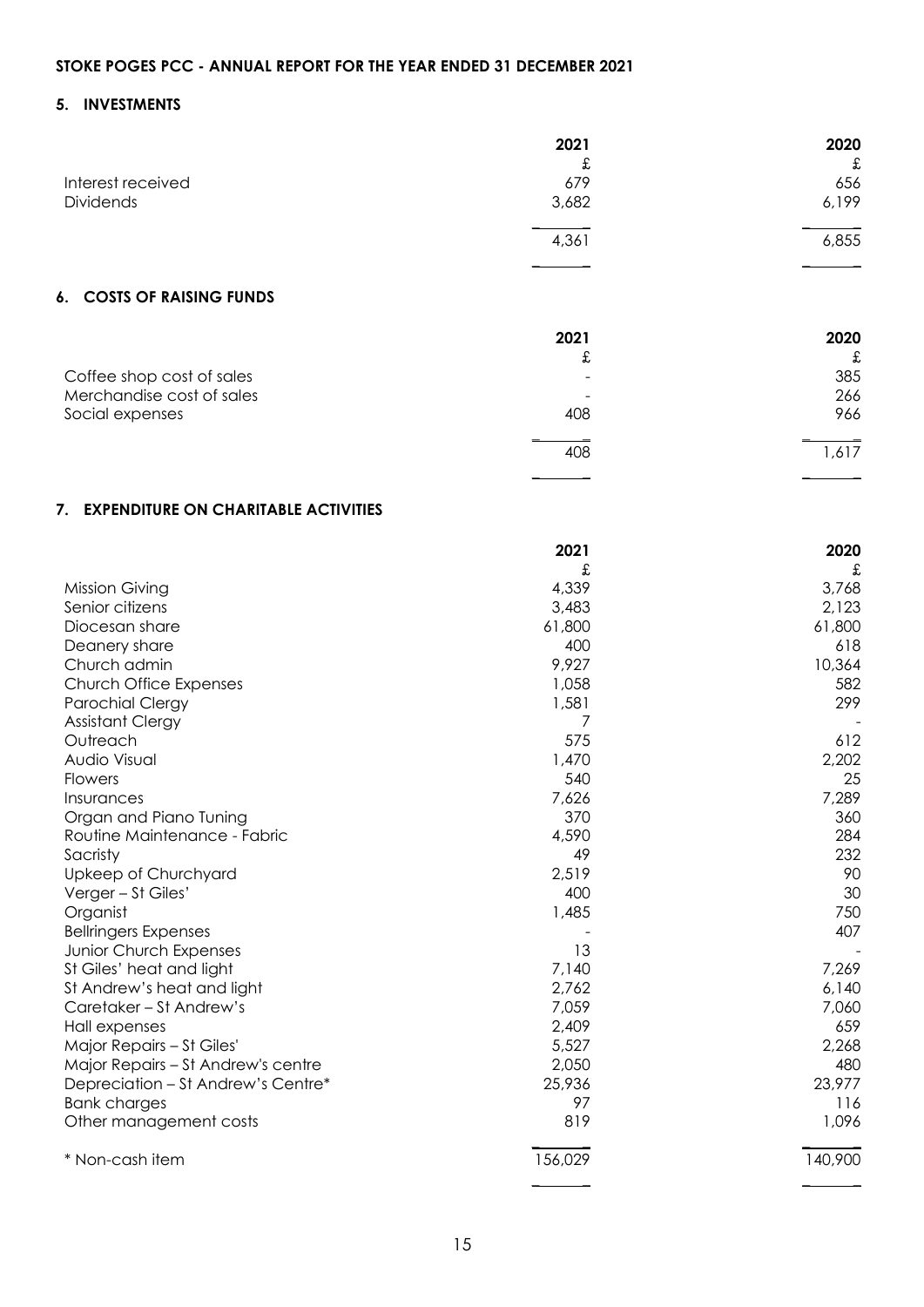#### **8. NET INCOMING/(OUTGOING) RESOURCES**

Net resources are stated after charging/(crediting):

|                              | 2021                     | 2020   |
|------------------------------|--------------------------|--------|
|                              |                          |        |
| Independent Examiner's fees  | $\overline{\phantom{0}}$ |        |
| Depreciation of owned assets | 25.936                   | 23.977 |
|                              |                          |        |

#### **9. TRUSTEES' REMUNERATION AND BENEFITS**

During the year no trustee received any remuneration or benefits in their capacity as a trustee. (2020: £nil).

#### **Trustees' Expenses**

Eight trustees or their related parties were reimbursed for directly incurred expenses. One related party was paid for providing administrative services to the church. Total amounts paid were £12,424 (2020: £7,799). For further details, see related party disclosures at note 17.

#### **10. STAFF COSTS**

The PCC has no employees and no staff costs paid for the year ended 31 December 2020 or for the year ended 31 December 2021.

#### **11. TANGIBLE FIXED ASSETS**

|                                                                 | Land and buildings<br>£ | <b>Fixtures and fittings</b><br>£ | Total<br>£        |
|-----------------------------------------------------------------|-------------------------|-----------------------------------|-------------------|
| <b>COST</b><br>At 1 January 2021                                | 558,168                 | 4,176                             | 562,344           |
| <b>ADDITIONS</b><br>Additions                                   |                         |                                   |                   |
| At 31 December 2021                                             | 558,168                 | 4,176                             | 562,344           |
| <b>DEPRECIATION</b><br>At 1 January 2021<br>Charge for the year | 259,373<br>25,936       | 4,176                             | 263,549<br>25,936 |
| At 31 December 2021                                             | 285,309                 | 4,176                             | 289,485           |
| <b>NET BOOK VALUE</b><br>At 31 December 2021                    | 272,859                 |                                   | 272,859           |
| At 31 December 2020                                             | 298,795                 |                                   | 298,795           |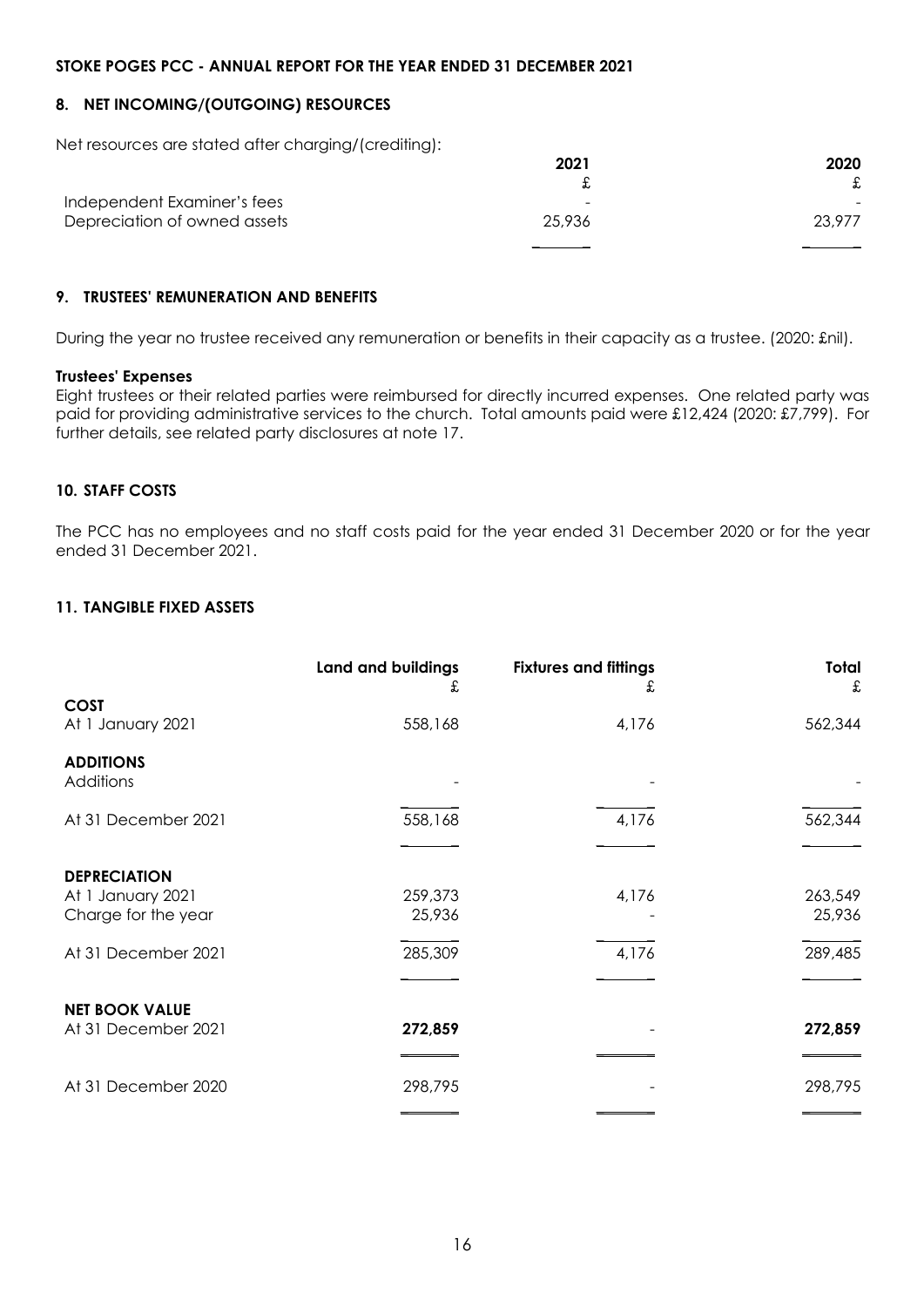#### **12. FIXED ASSET INVESTMENTS**

|                             | <b>Chancel</b><br><b>Repair Fund</b> | <b>Rabbit</b><br><b>Memorial</b><br>Fund | Fenton<br><b>Memorial</b><br><b>Fund</b> | Churchyard<br>Fund | <b>Total</b> |
|-----------------------------|--------------------------------------|------------------------------------------|------------------------------------------|--------------------|--------------|
|                             | £                                    | £                                        | £                                        | £                  | £            |
| Market value                |                                      |                                          |                                          |                    |              |
| At 1 January 2021           | 3,013                                | 12,077                                   | 2,048                                    | 6,268              | 23,406       |
| Net unrealised gains        | 430                                  | 1,727                                    | 294                                      | 898                | 3,349        |
| At 31 December 2021         | 3,443                                | 13,804                                   | 2,342                                    | 7,166              | 26,755       |
|                             |                                      |                                          |                                          |                    |              |
| Cost<br>At 31 December 2021 | 500                                  | 5,000                                    | 80                                       | 250                | 5,830        |
|                             |                                      |                                          |                                          |                    |              |

The above funds are invested in professionally managed common Investment Funds.

#### **13. DEBTORS**

|                | 2021   | 2020   |
|----------------|--------|--------|
|                | £      | £      |
| Prepayments    | 1,159  | 1,830  |
| Accrued income | 20,307 | 7,201  |
| Other debtors  | 4,995  | 5,450  |
|                | 26,461 | 14,481 |
|                |        |        |

#### **14. CREDITORS: AMOUNTS FALLING DUE WITHIN ONE YEAR**

|                 | 2021   | 2020  |
|-----------------|--------|-------|
|                 | ⌒<br>£ | £     |
| Trade creditors | -      | -     |
| Accruals        | 3,359  | 5,398 |
|                 | 3,359  | 5,398 |
|                 |        |       |

#### **15. ANALYSIS OF NET ASSETS BETWEEN FUNDS**

|                            | Unrestricted<br>funds<br>£ | Designated<br>funds<br>£ | Restricted<br>funds | Endowment<br>funds<br>£ | 2021 Total<br>funds<br>£ | 2020 Total<br>funds<br>£ |
|----------------------------|----------------------------|--------------------------|---------------------|-------------------------|--------------------------|--------------------------|
| Fixed assets               |                            |                          | 272,859             |                         | 272,859                  | 298,795                  |
| Investments                |                            | 3,442                    |                     | 23,312                  | 26,755                   | 23,406                   |
| Current assets             | 116,753                    | 12,041                   | 586,919             |                         | 715,713                  | 720,260                  |
| <b>Current liabilities</b> | (6,921)                    | $\overline{\phantom{a}}$ | 3,563               |                         | (3,359)                  | (5,398)                  |
| Net assets                 | 109,832                    | 15,483                   | 863,341             | 23,312                  | 1,011,968                | 1,037,063                |
|                            |                            |                          |                     |                         |                          |                          |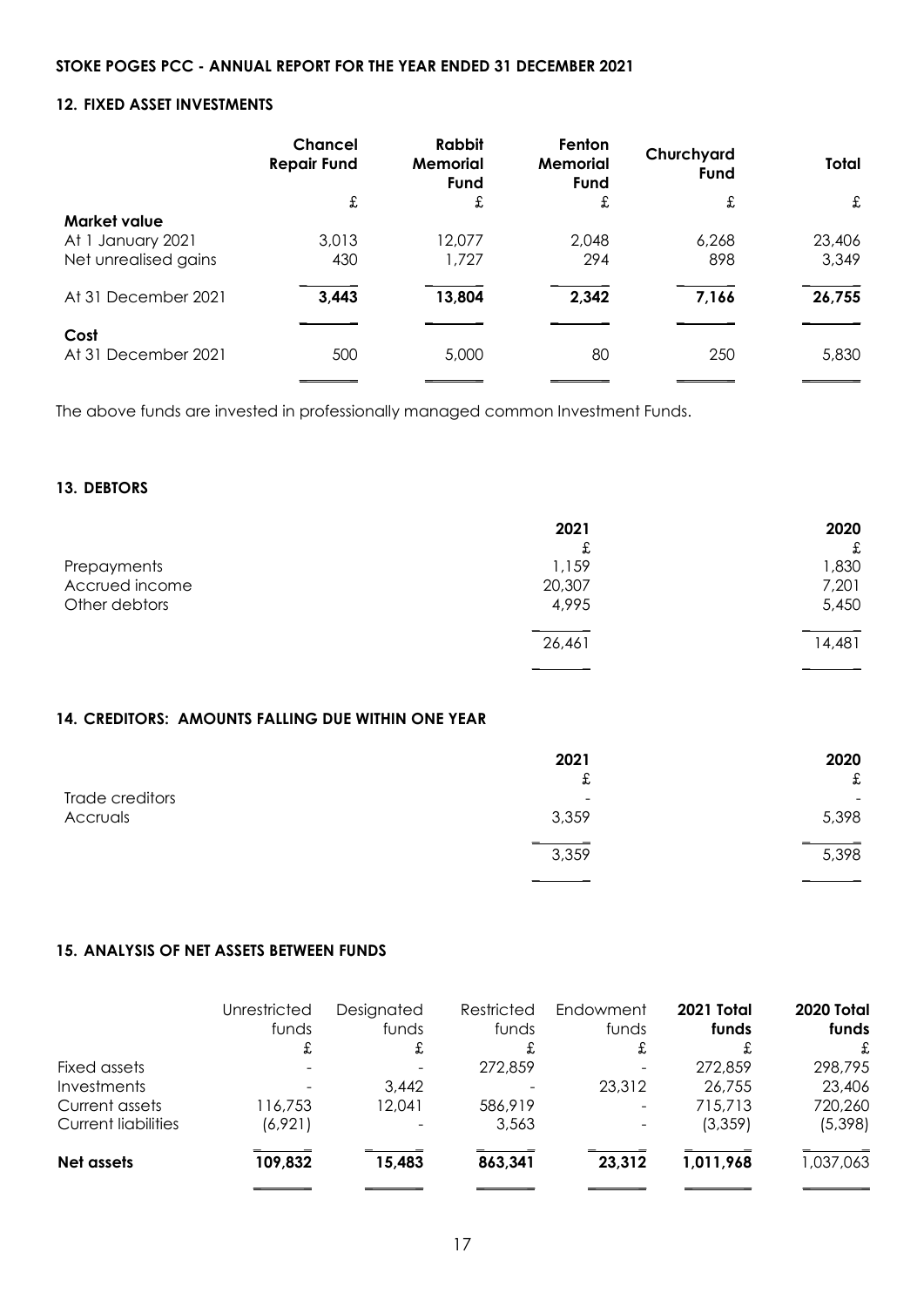#### **16. MOVEMENT IN FUNDS**

|                                  | At 1 January<br>2021 | Net movement<br>in funds | <b>Transfers</b><br>between funds | At 31 December<br>2021 |
|----------------------------------|----------------------|--------------------------|-----------------------------------|------------------------|
|                                  | £                    | £                        | £                                 | £                      |
| <b>Unrestricted funds</b>        |                      |                          |                                   |                        |
| <b>General Fund</b>              | 106,909              | 2,923                    |                                   | 109,832                |
| <b>Designated Funds</b>          |                      |                          |                                   |                        |
| <b>Chancel Repair</b>            | 3,013                | 430                      |                                   | 3,443                  |
| Upkeep of Choir                  | 6,005                | 354                      |                                   | 6,359                  |
| Upkeep of Churchyard             | 5,681                |                          |                                   | 5,681                  |
| Designated Funds Total           | 14,699               | 784                      |                                   | 15,483                 |
|                                  |                      |                          |                                   |                        |
| <b>Restricted Funds</b>          |                      |                          |                                   |                        |
| <b>Fabric St Giles'</b>          | 157,517              | (2,829)                  |                                   | 154,688                |
| Maintenance of Church and Centre | 412,452              | 3,367                    |                                   | 415,819                |
| Maintenance of Organ             | 3,510                | (368)                    |                                   | 3,142                  |
| Upkeep of Churchyard             | 7,006                | (278)                    |                                   | 6,728                  |
| <b>Senior Citizens</b>           | 5,875                | 480                      |                                   | 6,355                  |
| Youth                            | 333                  |                          |                                   | 333                    |
| St Andrew's                      | 308,369              | (32,093)                 |                                   | 276,276                |
| <b>Restricted Funds Total</b>    | 895,062              | (31, 721)                |                                   | 863,341                |
| <b>Endowment Funds</b>           |                      |                          |                                   |                        |
| Fenton Memorial                  | 2,048                | 294                      |                                   | 2,342                  |
| Churchyard                       | 6,268                | 898                      |                                   | 7,166                  |
| Rabbit Memorial                  | 12,077               | 1,727                    |                                   | 13,804                 |
| <b>Endowment Funds Total</b>     | 20,393               | 2,919                    |                                   | 23,312                 |
|                                  |                      |                          |                                   |                        |
|                                  |                      |                          |                                   |                        |
| <b>TOTAL FUNDS</b>               | 1,037,063            | (25,095)                 |                                   | 1,011,968              |
|                                  |                      |                          |                                   |                        |

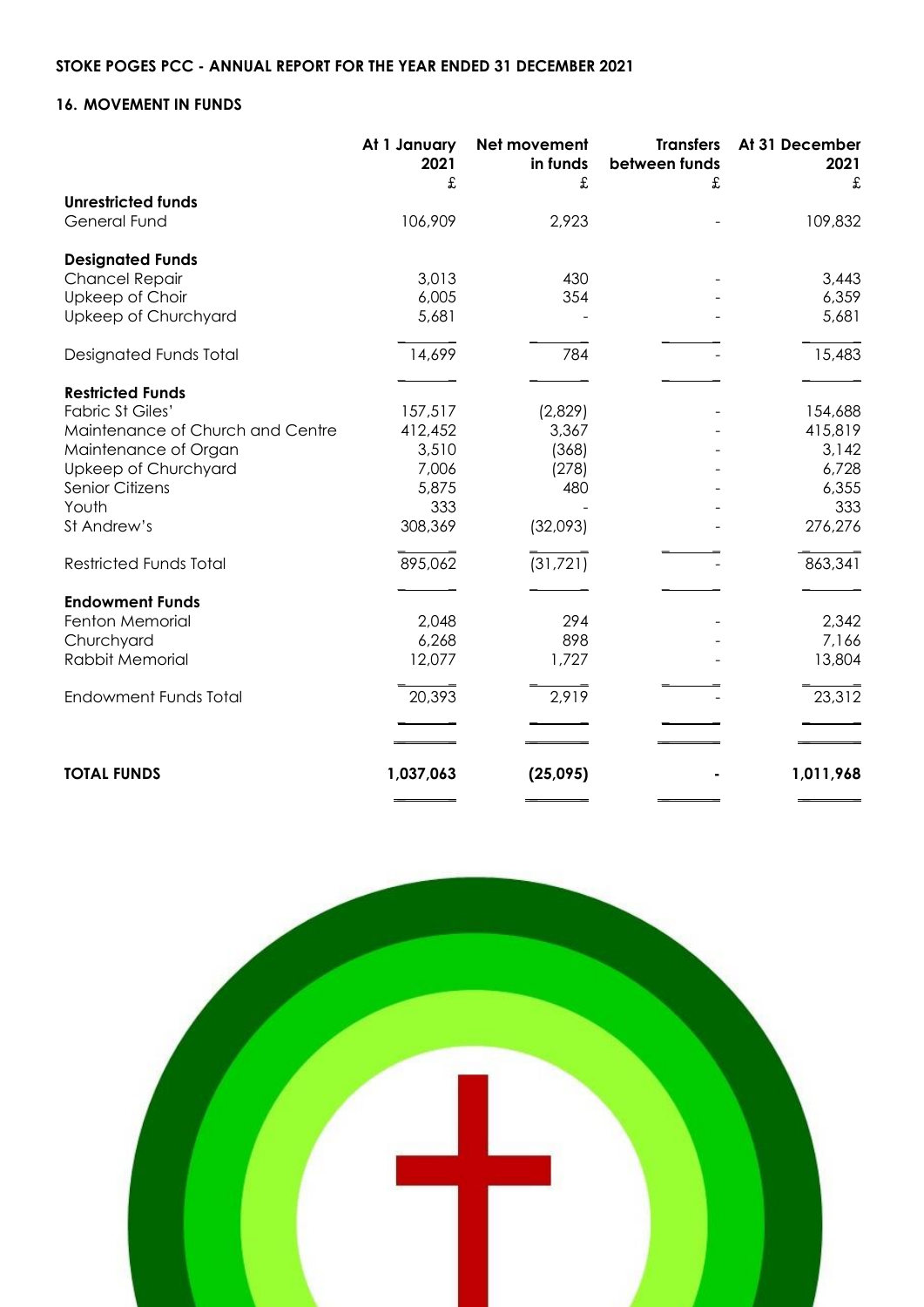Net movement in funds, included in the above are as follows:

|                                                        | Incoming<br>resources | <b>Resources</b><br>expended | <b>Gains and (losses)</b> | <b>Movement in funds</b> |
|--------------------------------------------------------|-----------------------|------------------------------|---------------------------|--------------------------|
|                                                        | £                     | £                            | £                         | £                        |
| <b>Unrestricted funds</b><br><b>General Fund Total</b> | 115,376               | 112,453                      |                           | 2,923                    |
| <b>Designated Funds</b>                                |                       |                              |                           |                          |
| <b>Chancel Repair</b>                                  |                       |                              | 430                       | 430                      |
| Upkeep of Choir                                        | 354                   |                              |                           | 354                      |
| Upkeep of Churchyard                                   |                       |                              |                           |                          |
| Designated Funds Total                                 | 354                   |                              | 430                       | 784                      |
| <b>Restricted Funds</b>                                |                       |                              |                           |                          |
| <b>Fabric St Giles'</b>                                | 4,464                 | 7,292                        |                           | (2,829)                  |
| Maintenance of Church                                  |                       |                              |                           |                          |
| and Centre                                             | 3,560                 | 194                          |                           | 3,367                    |
| Maintenance of Organ                                   | 2                     | 370                          |                           | (368)                    |
| Upkeep of Churchyard                                   | 549                   | 827                          |                           | (278)                    |
| <b>Senior Citizens</b>                                 | 3,682                 | 3,202                        |                           | 480                      |
| Youth                                                  |                       |                              |                           |                          |
| St Andrew's                                            | 6                     | 32,099                       |                           | (32,093)                 |
| <b>Restricted Funds Total</b>                          | 12,263                | 43,984                       |                           | (31, 721)                |
| <b>Endowment Funds</b>                                 |                       |                              |                           |                          |
| Fenton Memorial                                        |                       |                              | 294                       | 294                      |
| Churchyard                                             |                       |                              | 898                       | 898                      |
| Rabbit Memorial                                        |                       |                              | 1,727                     | 1,727                    |
| <b>Endowment Funds Total</b>                           |                       |                              | 2,919                     | 2,919                    |
|                                                        |                       |                              |                           |                          |
|                                                        |                       |                              |                           |                          |
| <b>TOTAL FUNDS</b>                                     | 127,993               | 156,437                      | 3,349                     | (25,095)                 |
|                                                        |                       |                              |                           |                          |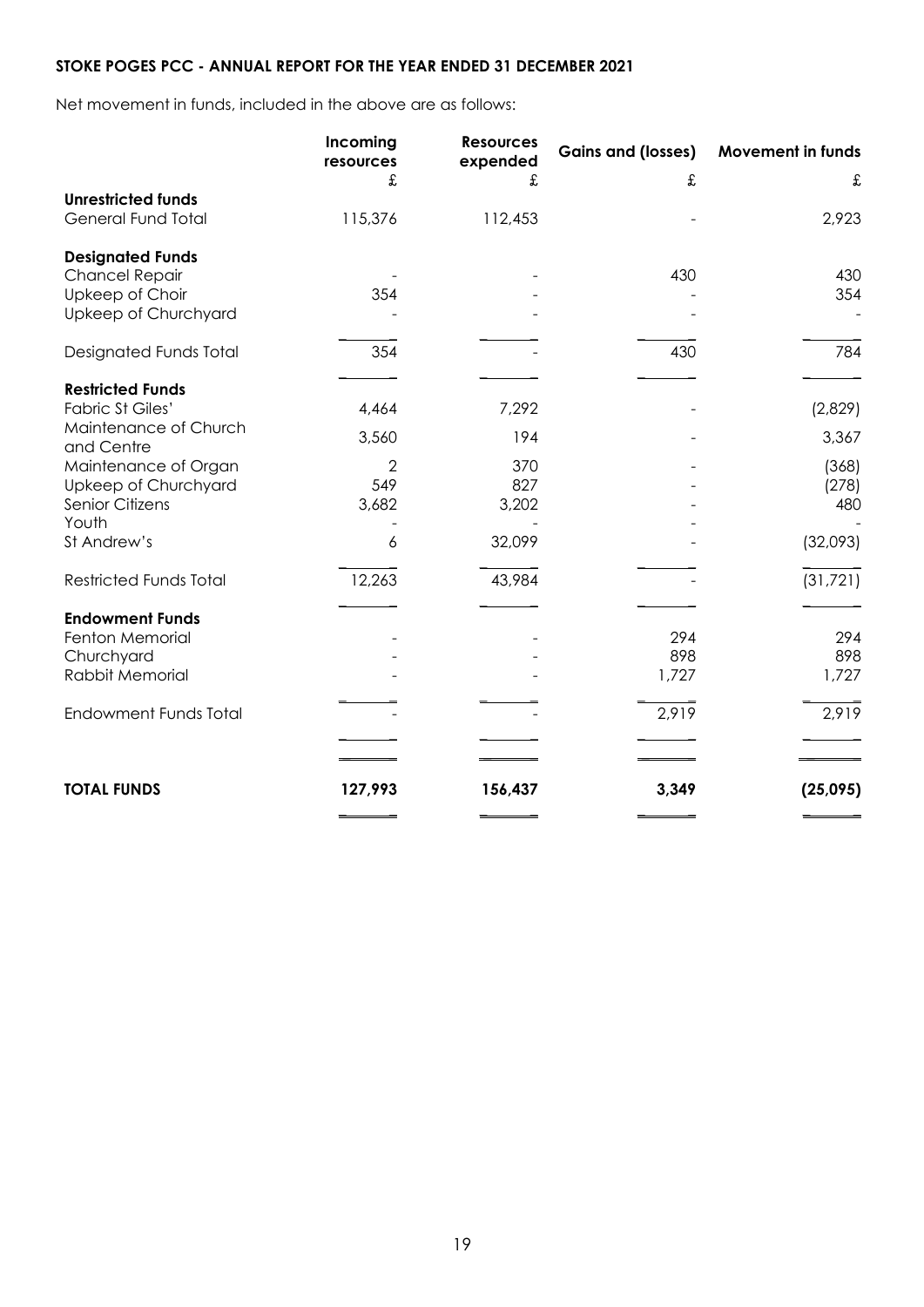#### **17. RELATED PARTY DISCLOSURES**

The charity was controlled throughout the current and previous year by the Trustees collectively. The amounts paid to trustees and their related parties in the year were:

- £3,381 was paid to N. Brady for reimbursement of expenses.
- £540 was paid to I. Brady, the vicar's daughter, for church cleaning.
- £2,202 was paid to H. McDowell, a churchwarden's wife, for expenses.
- £4,119 was paid to H. McDowell, a churchwarden's wife, for administrative services to the Parish.
- £150 was paid to O. McDowell, a churchwarden's son, for grave digging.
- £199 was paid to J. Wheatley for reimbursement of expenses.
- £1,082 was paid to R. Beckingsale for reimbursement of expenses.
- £480 was paid to Such & Lowe, a company controlled by a Trustee, for church maintenance.
- £90 was paid to M. Wells, a Trustee's wife, for church flowers.
- £90 was paid to K Holliday for maintaining the Commonwealth War Grave.
- £90 was paid to J. Pickering for church flowers.

The total amount of donations received without conditions from Trustees and other related parties was £11,676 (2020: £23,246).

#### **18. COMPARATIVES FOR THE STATEMENT OF FINANCIAL ACTIVITIES**

The following gives the detail of income and expenditure from the 2020 Statement of Financial Activities.

|                                                           | <b>Notes</b> | funds<br>£ | Unrestricted Designated<br>funds<br>£ | funds<br>£ | Restricted Endowment<br>funds<br>£ | 2020 Total<br>funds<br>£ |
|-----------------------------------------------------------|--------------|------------|---------------------------------------|------------|------------------------------------|--------------------------|
| <b>INCOME</b>                                             |              |            |                                       |            |                                    |                          |
| Donations and legacies                                    | 2            | 90,518     |                                       | 10,226     |                                    | 100,744                  |
| Charitable Activities: Church                             | 3            | 14,765     |                                       |            |                                    | 14,765                   |
| Other trading activities                                  | 4            | 25,435     |                                       |            |                                    | 25,435                   |
| Investments                                               | 5            | 192        | 363                                   | 6,300      |                                    | 6,855                    |
| <b>Total income and endowments</b>                        |              | 130,910    | 363                                   | 16,526     |                                    | 147,799                  |
| <b>EXPENDITURE</b><br>Costs of raising funds              |              |            |                                       |            |                                    |                          |
| Fundraising                                               | 6            | 912        |                                       | 54         |                                    | 966                      |
| <b>Trading Activities</b>                                 | 6            | 651        |                                       |            |                                    | 651                      |
| Expenditure on Charitable<br><b>Activities: Church</b>    | 7            | 111,601    |                                       | 29,299     |                                    | 140,900                  |
| <b>Total expenditure</b><br>(Losses)/Gains on investments |              | 113,164    | 638                                   | 29,353     | 1,312                              | 142,517<br>1,950         |
|                                                           |              |            |                                       |            |                                    |                          |
| Net income/(expenditure)                                  |              | 17,746     | 1,001                                 | (12, 827)  | 1,312                              | 7,232                    |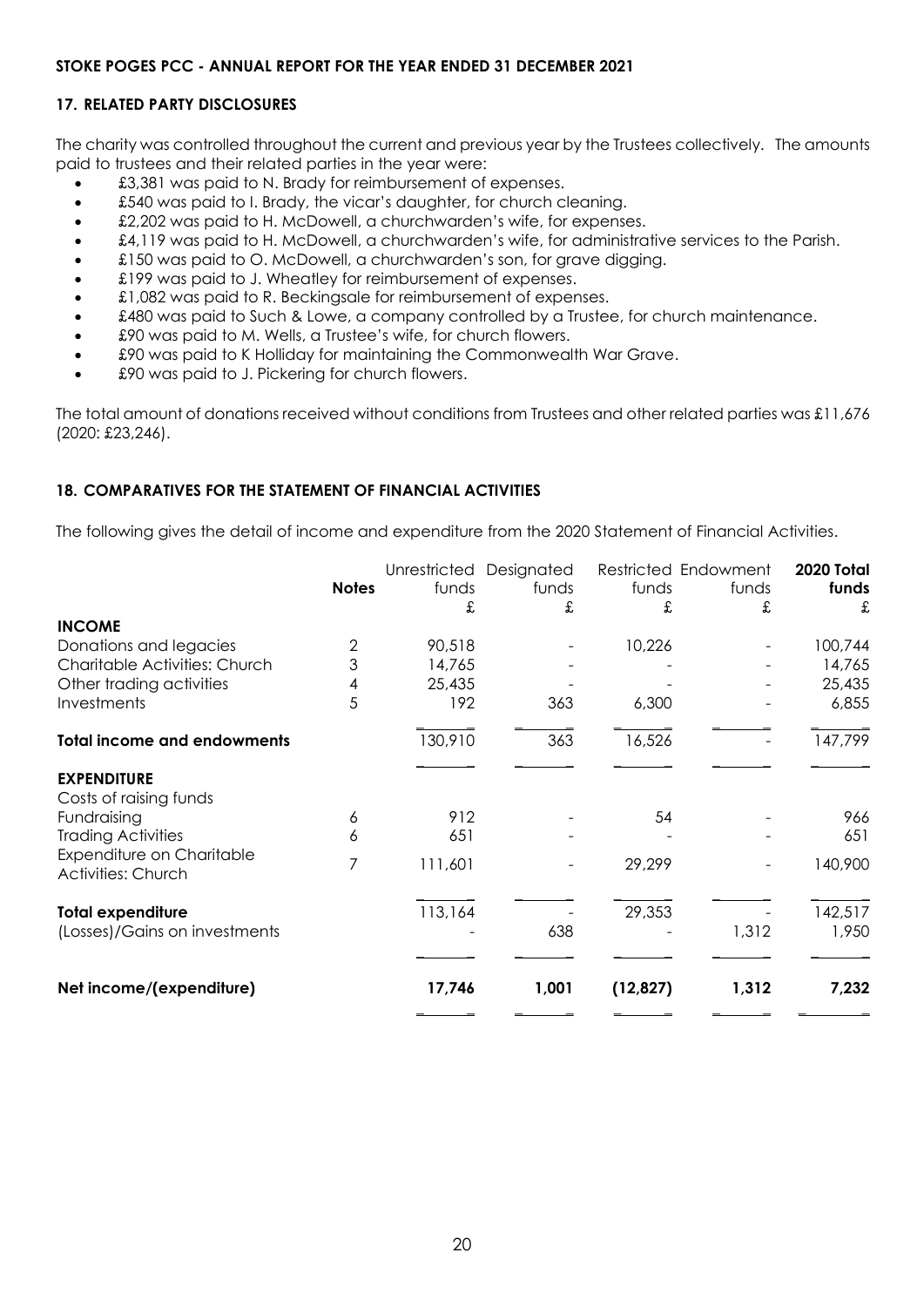**REGISTERED CHARITY NUMBER: 145537**

# **STOKE POGES CHURCHES TRUST (STOKE POGES CURATES FUND)**

# REPORT OF THE TRUSTEES AND FINANCIAL STATEMENTS FOR THE YEAR ENDED

31 DECEMBER 2021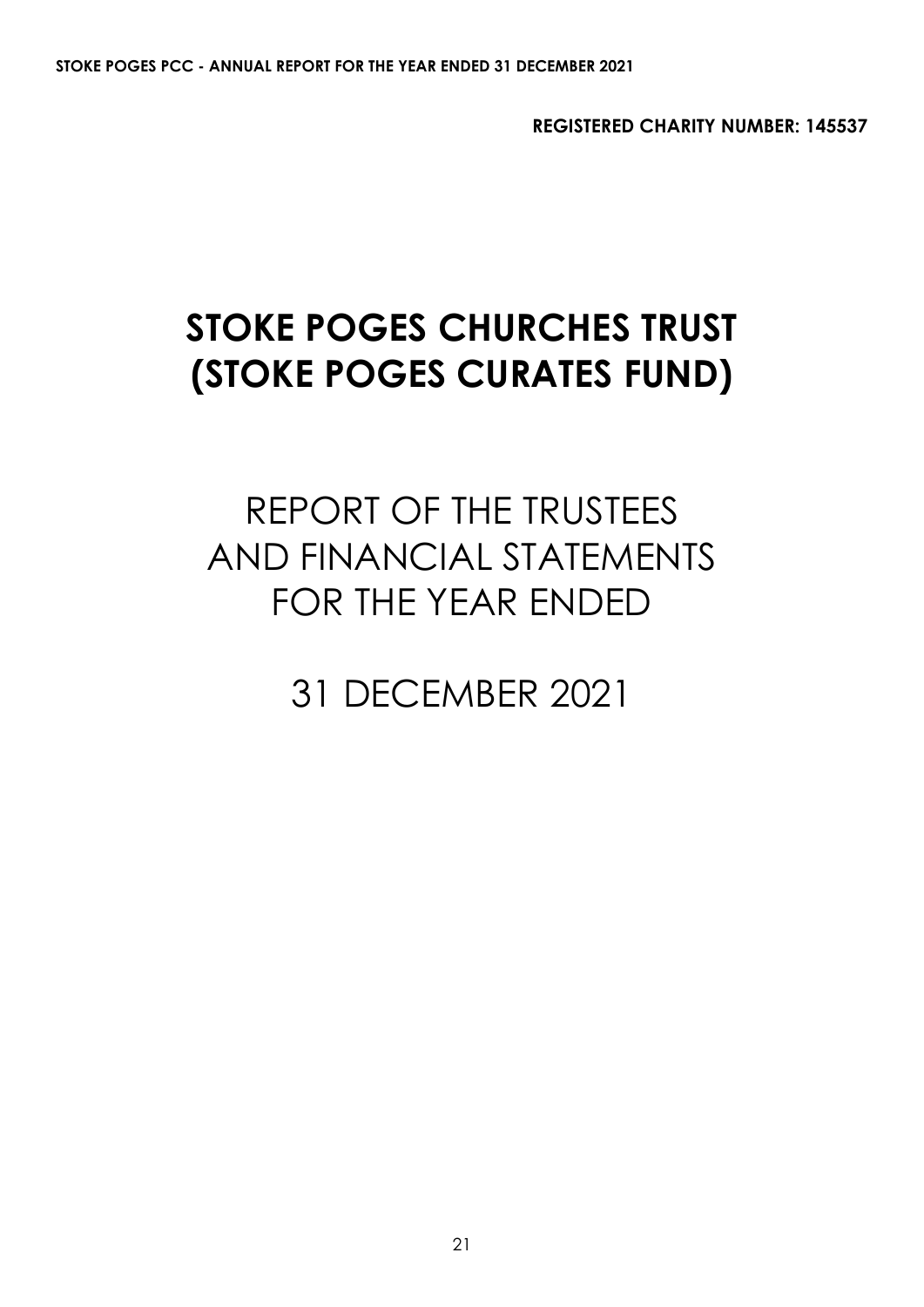# **Contents**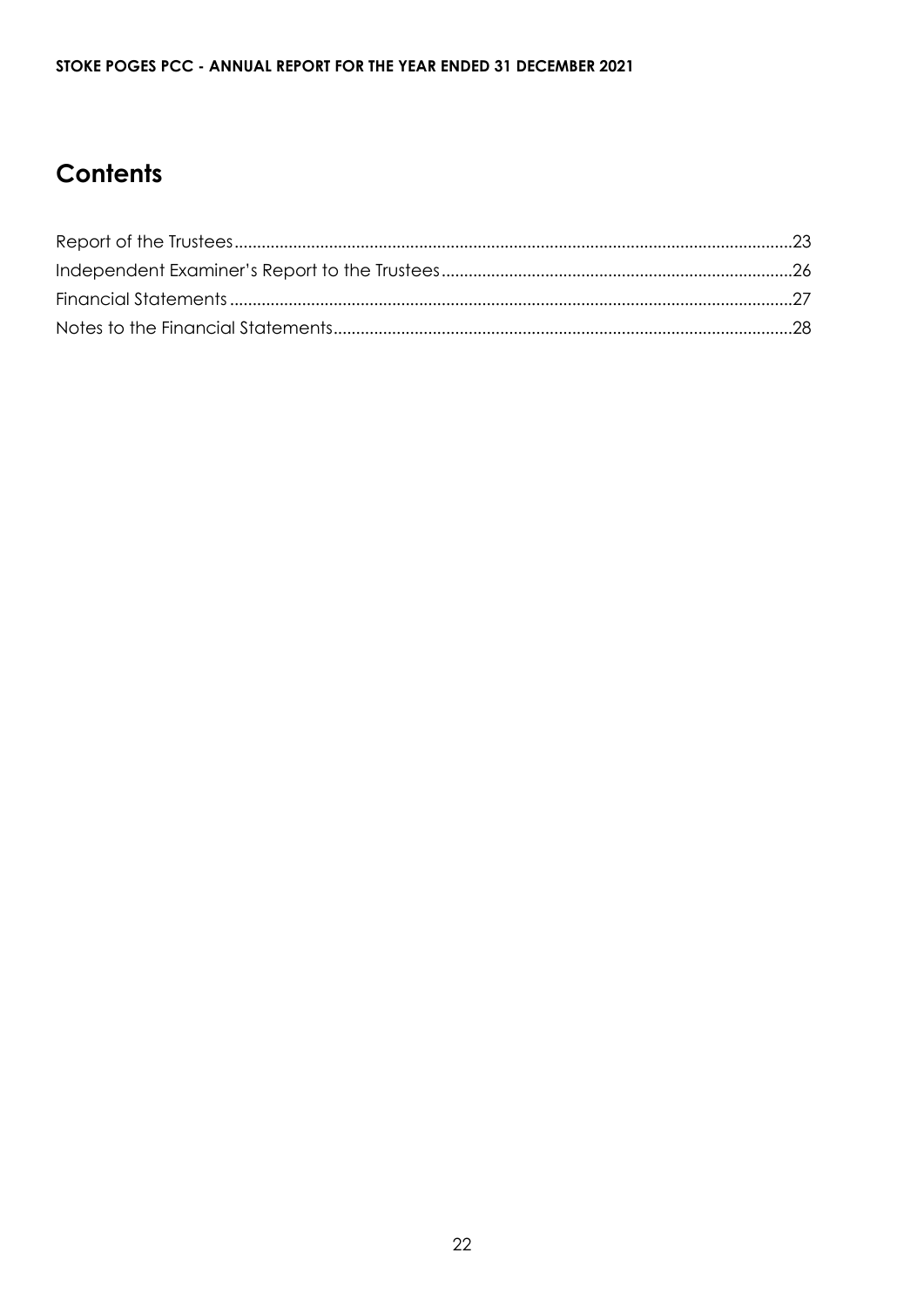# <span id="page-22-0"></span>**Report of the Trustees**

The trustees present their report with the financial statements of the charity for the year ended 31 December 2021. The financial statements of the charity have been prepared on a receipts and payments basis, which is outside the Statement of Recommended Practice "Accounting and Reporting by Charities (FRS102).

#### **REFERENCE AND ADMINISTRATIVE DETAILS**

Registered Charity number 145537

#### **Principal address**

St Andrew's Church Centre Rogers Lane Stoke Poges Buckinghamshire SL2 4LN

#### **Trustees**

The Revd. Natasha Brady Incumbent, Ex officio Mr John Wheatley Churchwarden, Acting Treasurer and Deanery Synod **Representative** Mr Simon McDowell Churchwarden and PCC Secretary Mr Mark Wells **Deanery Synod Representative** 

Mrs Jennifer Pickering Mr Richard Beckingsale Mr Nigel Lowe Mrs Kate Holliday

**Independent Examiner:**

Roger Webb AMCA 9 Barrs Road Taplow SL6 0LE

**Principal Bankers:** CCLA Senator House 85 Queen Victoria Street London EC4V 4ET

### **STRUCTURE, GOVERNANCE AND MANAGEMENT**

#### **Governing Document**

The charity is controlled by its governing document, a deed of trust, and constitutes an unincorporated charity.

#### **Risk management**

The trustees have reviewed all the risks the charities could face and have put in place measures aimed at managing those risks.

#### **OBJECTIVES AND ACTIVITIES**

#### **Objectives and aims**

In planning its activities, the Trustees have given careful consideration to the Charity Commission's general guidance on public benefit.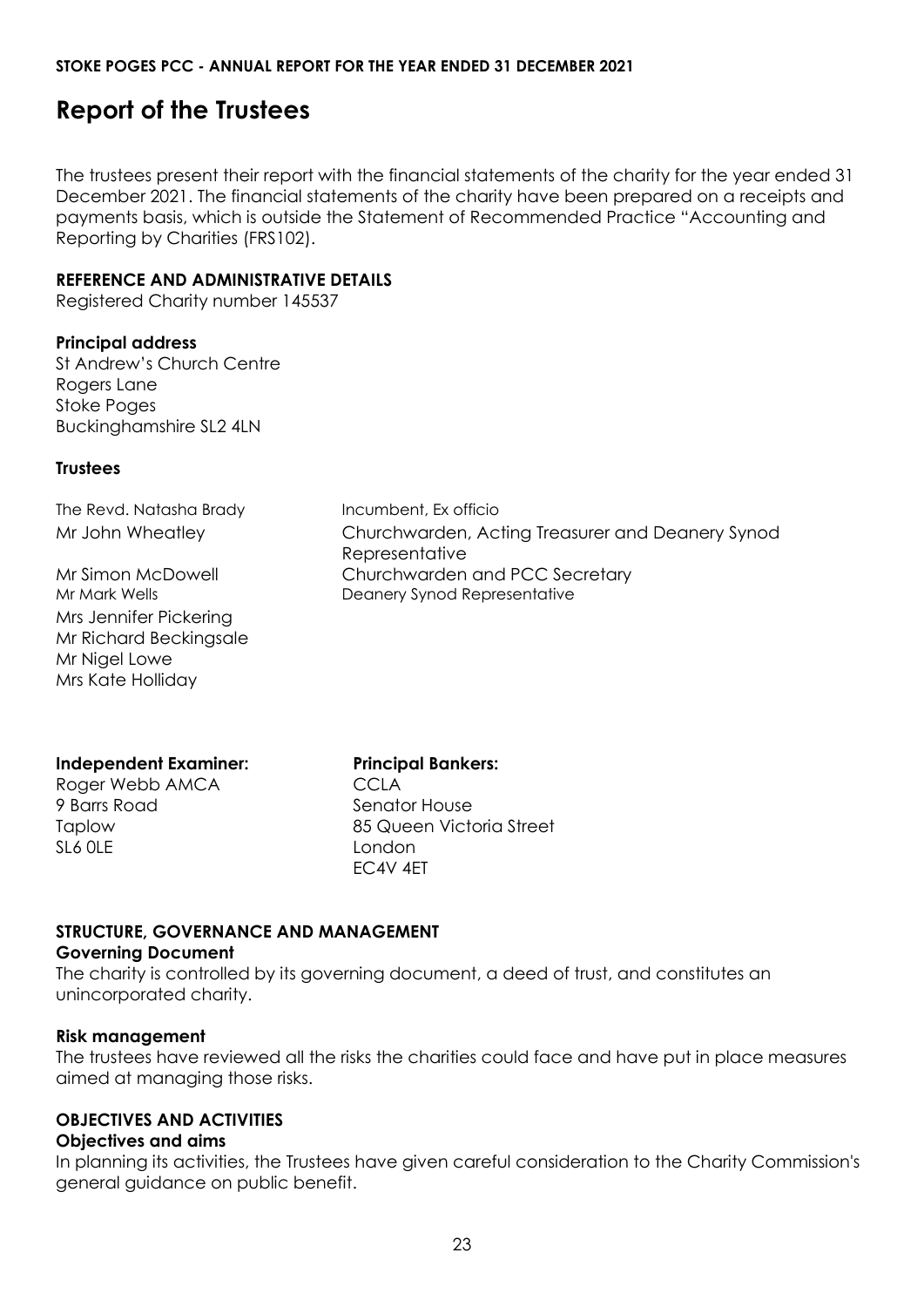The charity's objectives and aims are primarily to support the work of the church in Stoke Poges. In the past funds have been used to assist the curate in carrying out his role in the community.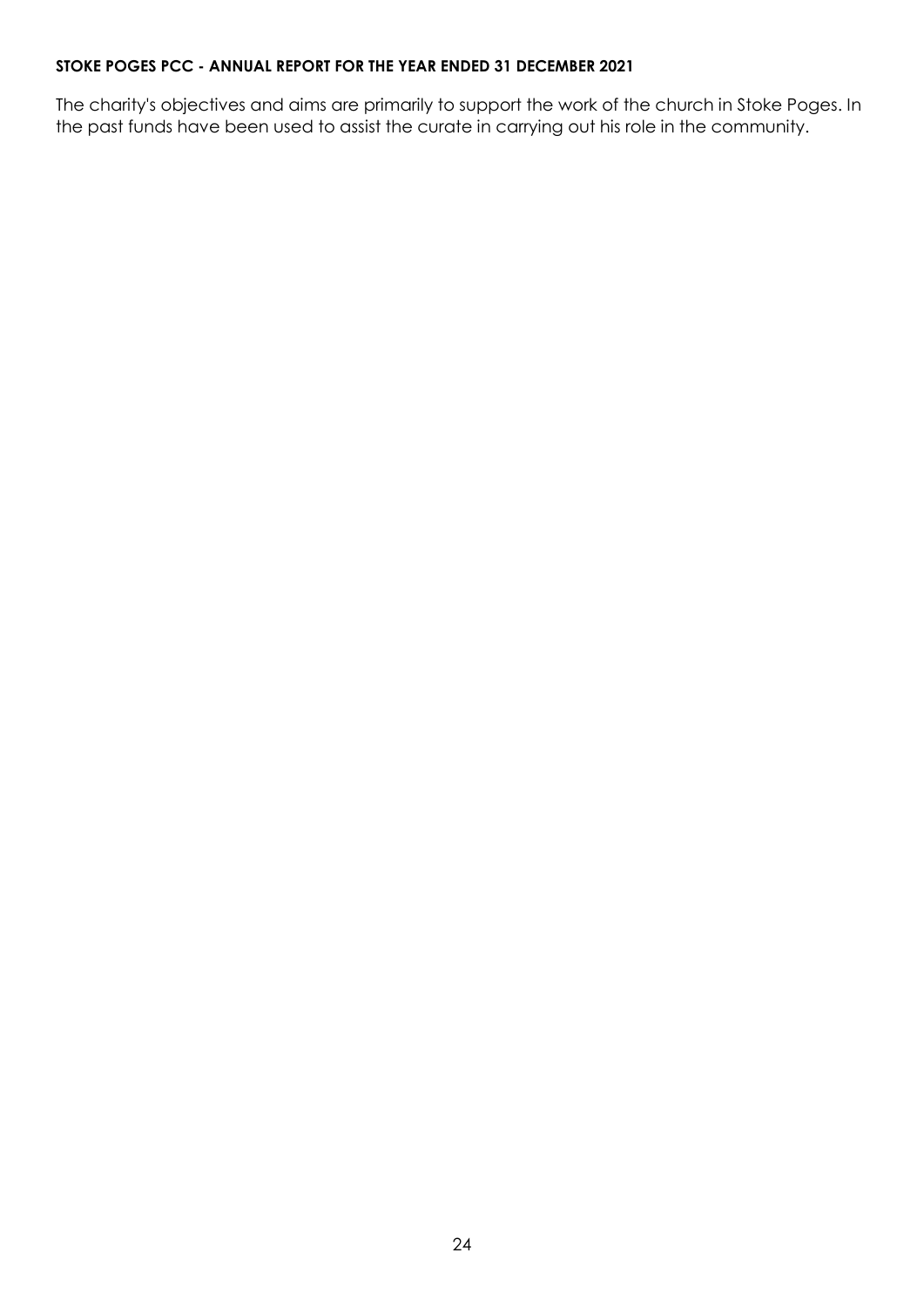#### **FINANCIAL REVIEW**

The assets of the Charity are largely invested in CBF Church of England Investment Fund shares and during the year they have returned a total of £2,698 (2020: £2,871) in dividends and interest. The market value of the shares has increased.

No other transactions took place during the year; the sum of £4,995 owed to the Stoke Poges PCC Trust for services provided during 2019 remains outstanding.

#### **STATEMENT OF TRUSTEES RESPONSIBILITIES**

The trustees are responsible for preparing the Report of the Trustees and the financial statements in accordance with applicable law and United Kingdom Accounting Standards (United Kingdom Generally Accepted Accounting Practice).

The law applicable to charities in England and Wales, the Charities Act 2011, Charity (Accounts and Reports) Regulations 2008 and the provisions of the trust deed requires the trustees to prepare financial statements for each financial year which give a true and fair view of the state of affairs of the charity and of the incoming resources and application of resources, including the income and expenditure, of the charity for that period. In preparing those financial statements, the trustees are required to:

- select suitable accounting policies and then apply them consistently;
- observe the methods and principles in the Charity SORP;
- make judgements and estimates that are reasonable and prudent;
- prepare the financial statements on the going concern basis unless it is inappropriate to presume that the charity will continue in business.

The trustees are responsible for keeping proper accounting records which disclose with reasonable accuracy at any time the financial position of the charity and to enable them to ensure that the financial statements comply with the Charities Act 2011, the Charity (Accounts and Reports) Regulations 2008 and the provisions of the trust deed. They are also responsible for safeguarding the assets of the charity and hence for taking reasonable steps for the prevention and detection of fraud and other irregularities.

#### **ON BEHALF OF THE BOARD:**

Rev. Natasha Brady Chairman

Date: 25 April 2022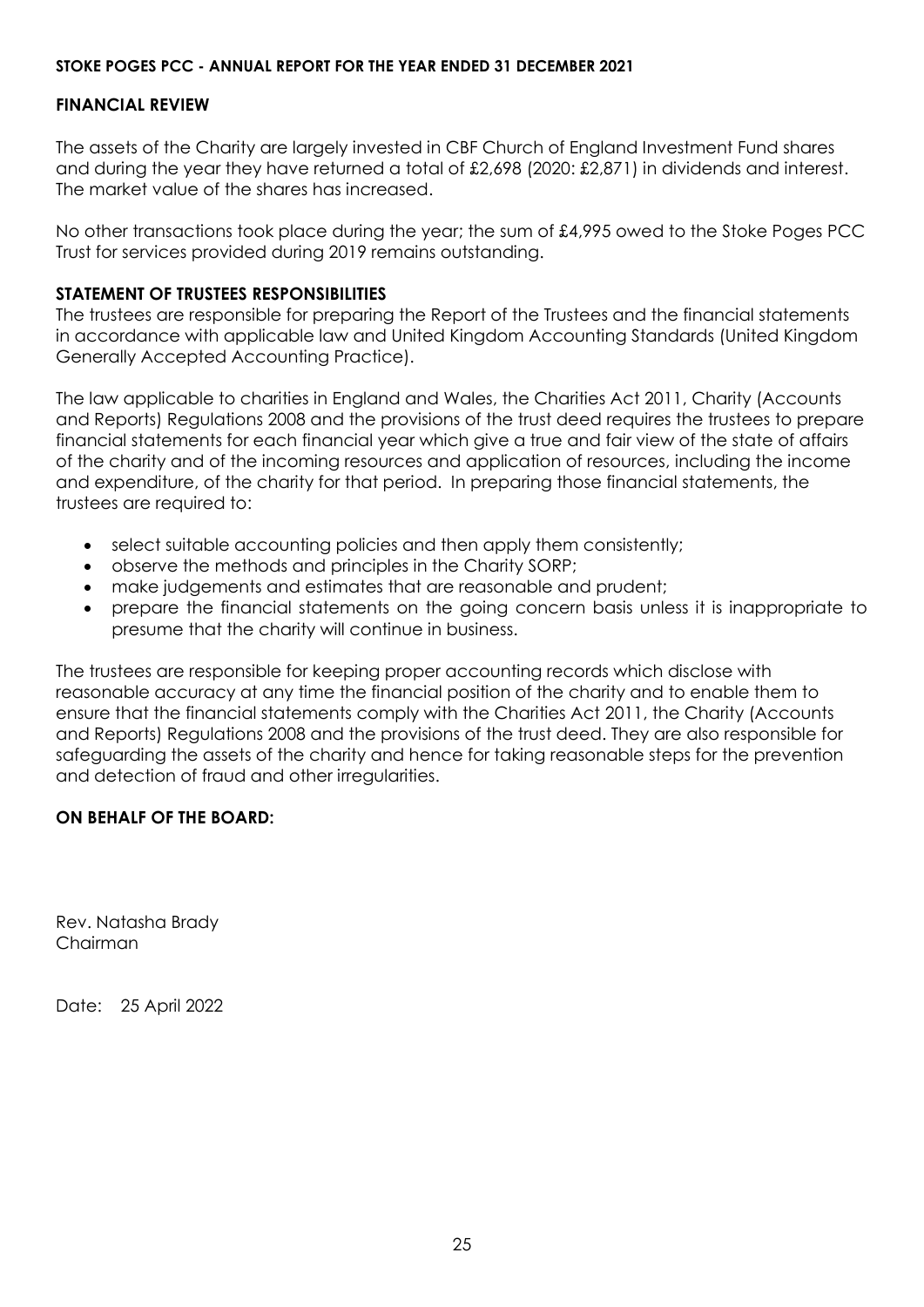# <span id="page-25-0"></span>**Independent Examiner's Report to the Trustees**

I report on the accounts for the trustees on my examination of the accounts of Stoke Poges Churches Trust for the year ended 31 December 2021 as set out on pages 6 to 7.

#### **Responsibilities and basis of report**

As the charity trustees, you are responsible for the preparation of the accounts in accordance with the Charities Act 2011 (the Act).

I report in respect of my examination of the Trust's accounts carried out under section 145 of the 2011 Act and in carrying out my examination I have followed all the applicable Directions given by the Charity Commission under section 145(5)(b) of the Act.

#### **Independent examiner's statement**

I have completed my examination. I confirm that no material matters have come to my attention in connection with the examination which gives me cause to believe that in any material respect,:

- The accounting records were not kept in accordance with section 130 of the Act; or
- The accounts did not accord with the accounting records; or
- The accounts did not comply with the applicable requirements concerning the form and content of accounts set out in the Charities (Accounts and Reports) Regulations 2008 other than any requirement that the accounts give a true and fair view which is not a matter considered as part of an independent examination.

I have no concerns and have come across no matters in connection with the examination to which attention should be drawn in this report in order to enable a proper understanding of the accounts to be reached.

Roger Webb AMCA 9 Barrs Road Taplow SL6 0LE

Date: 25 April 2022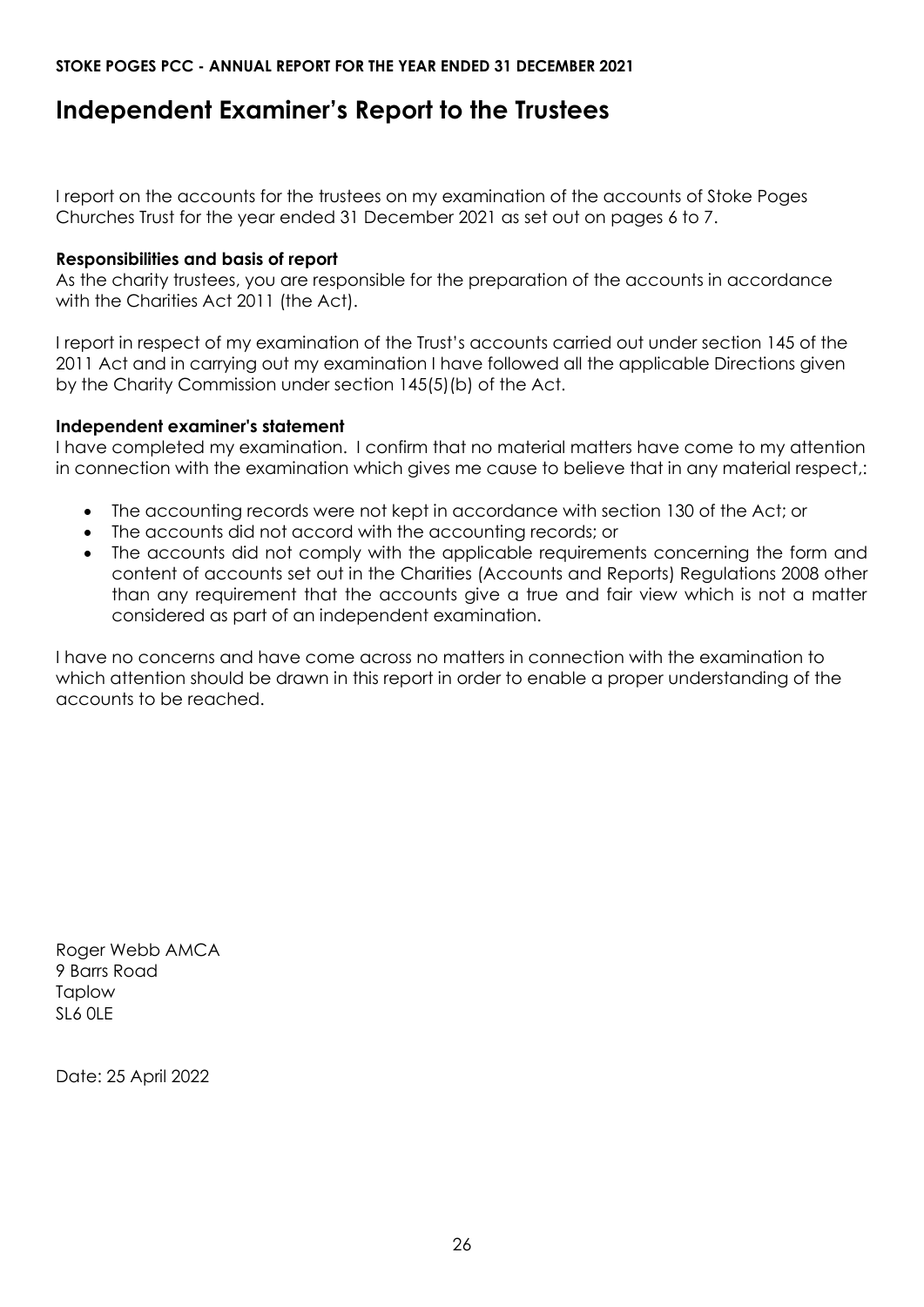# <span id="page-26-0"></span>**Financial Statements**

#### **For the year ended 31 December 2021**

|                                                                                                                      | <b>Unrestricted</b><br><b>Funds</b> | Capital<br><b>Endowment</b><br><b>Funds</b> | <b>Total</b><br><b>Funds</b><br>2021 | <b>Total</b><br><b>Funds</b><br>2020 |
|----------------------------------------------------------------------------------------------------------------------|-------------------------------------|---------------------------------------------|--------------------------------------|--------------------------------------|
| <b>Receipts and Payments Account</b><br><b>Voluntary Receipts</b>                                                    | £                                   | £                                           | £                                    | £                                    |
| Legacies<br><b>Other Donations</b><br><b>Investment Income</b>                                                       |                                     |                                             |                                      |                                      |
| <b>Dividends</b><br>Interest                                                                                         | 2,659<br>39                         |                                             | 2,659<br>39                          | 2,569<br>302                         |
| <b>Total Receipts</b>                                                                                                | 2,698                               |                                             | 2,698                                | 2,871                                |
| <b>Payments</b><br>Administration<br>Accountancy                                                                     |                                     |                                             |                                      |                                      |
| <b>Total Payments</b>                                                                                                |                                     |                                             |                                      |                                      |
| Excess of receipts / (payments)<br><b>Transfer between Funds</b>                                                     | 2,698                               |                                             | 2,698                                | 2,871                                |
| Bank balance brought forward                                                                                         | 2,698<br>73,030                     | 272                                         | 2,698<br>73,302                      | 2,871<br>70,431                      |
| <b>Bank balance carried forward</b>                                                                                  | 75,728                              | 272                                         | 76,000                               | 73,302                               |
| <b>Statement of Assets and Liabilities</b><br><b>Cash funds</b>                                                      |                                     |                                             |                                      |                                      |
| CBF deposit fund                                                                                                     | 75,728                              | 272                                         | 76,000                               | 73,302                               |
| <b>Investment assets</b><br>505.53 CBF Church of England<br>Investment fund shares - at market value<br>on 1 January | 10,357                              |                                             | 10,357                               | 9,691                                |
| 3969.30 CBF Church of England<br>Investment fund shares – at market value<br>on 1 January                            |                                     | 81,320                                      | 81,320                               | 76,088                               |
| Unrealised gain/(loss) in the year                                                                                   | 1,482                               | 11,633                                      | 13,115                               | 5,898                                |
| <b>CBF Investments carried forward at</b><br>market value on 31 December                                             | 11,839                              | 92,953                                      | 104,792                              | 91,677                               |
| <b>Liabilities</b>                                                                                                   | 4,995                               |                                             | 4,995                                | 4,995                                |

Approved by the trustees of Stoke Poges Churches Trust on 25 April 2022 and signed on its behalf by: